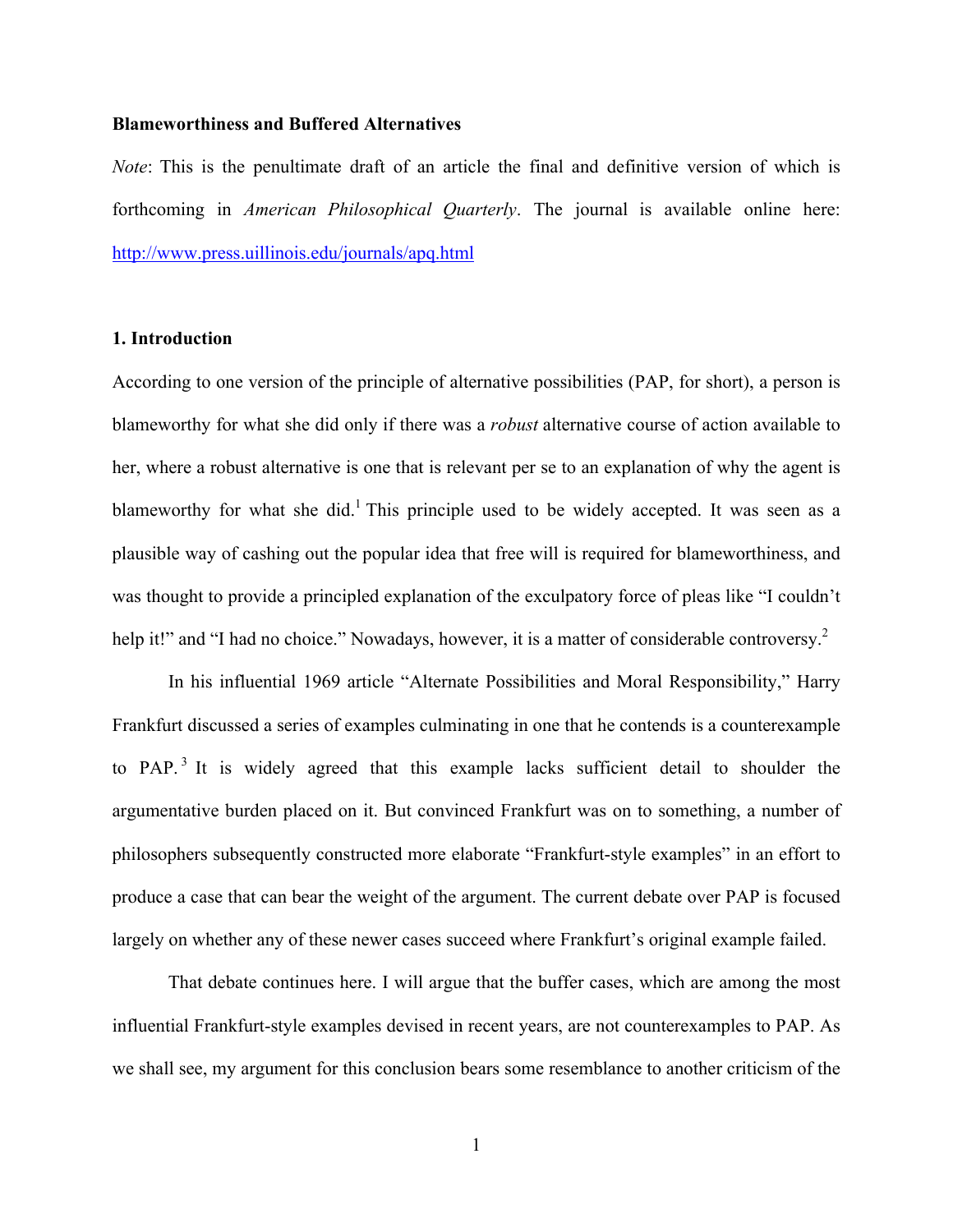buffer cases that has been receiving attention lately. However, I contend that whatever merit this other criticism may have, the one on offer here has important advantages over it.

### **2. The Buffer Cases**

Consider the following Frankfurt-style case. Marla is tempted to cheat on her philosophy midterm. Given her current psychology, it is impossible for her to make any decision other than a decision to cheat on the exam, unless she first seriously attends to the reasons for not cheating on it. Only then will she be in a motivational position to make an alternative decision. In the end, Marla succumbs to temptation and decides to cheat on the exam, despite knowing this to be the morally wrong decision, and without ever seriously reflecting on the reasons not to cheat, though it was within her power at the time to do so. Now, unbeknownst to Marla, a nefarious neuroscientist implanted a device in her brain that enables him to detect her thoughts and control her behavior. Had he detected that Marla was seriously reflecting on the reasons for not cheating, he would have used this device to halt Marla's reflections and to deterministically cause her to decide to cheat, and there is nothing she could have done to stop him from doing this.

All Frankfurt-style examples have the same basic structure: an agent does something on her own that, unbeknownst to her and through no fault of her own, she would have been forced to do had she not done it on her own. What is unique about Frankfurt cases like the one presently at issue is the means by which it is determined whether the neuroscientist and his device come into play. Recall that, given Marla's psychological state, for her to decide to do something other than what she actually decided to do, she would first have had to seriously reflect on the reasons for not cheating on her midterm. Pausing to consider those reasons would not have automatically resulted in her making a different decision, even in an ordinary version of the story in which the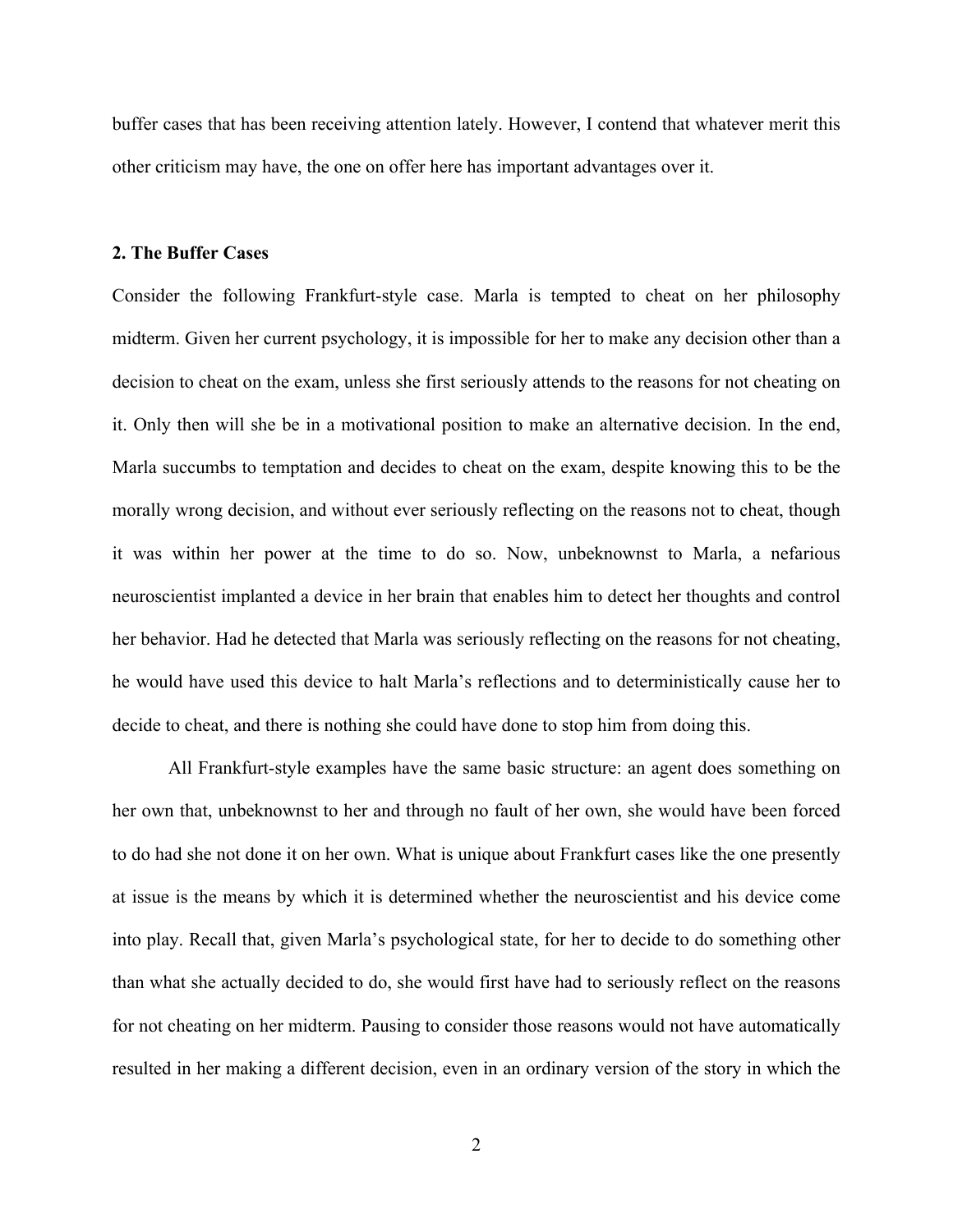neuroscientist and his device are absent. But reflection on those reasons is a necessary condition for her deciding otherwise. It constitutes a mental buffer of sorts between the decision Marla actually made and any alternative decisions. In order to make an alternative decision, Marla would first have to enter (so to speak) that mental buffer zone. But if (and only if) she were to enter it by seriously contemplating the reasons not to cheat, the neuroscientist would intervene and deterministically cause her to decide to cheat before she could make an alternative decision. Accordingly, Frankfurt-style examples like this have come to be known as buffer cases.<sup>4</sup>

A virtue of the buffer cases is that they seem to avoid a dilemma thought to plague earlier Frankfurt-style examples. Very roughly, the dilemma is this: either the agent in the example was deterministically caused to act as she did, or she was not. If she was deterministically caused to act as she did, then claiming that she is blameworthy for acting in that way would, in the absence of further argument, beg the question against those who insist that causal determinism is incompatible with blameworthiness. If, on the other hand, the agent's behavior was not deterministically caused, then it is alleged that the example will not be one in which the agent lacks the relevant power to do otherwise. Either way, the example will fail to provide us with a case in which a person is clearly blameworthy despite lacking alternative possibilities for action.<sup>5</sup>

The buffer cases are thought to circumvent this dilemma by providing us with genuinely indeterministic Frankfurt-style examples in which the agent lacks any robust alternatives but is blameworthy for what she did nonetheless. Nothing about the examples requires us to assume that the agent's behavior was deterministically caused. So let us assume that it was not. Let us assume in particular that prior to *t*, where *t* is the moment at which Marla decided to cheat, it was undetermined whether Marla would decide at *t* to cheat on her midterm or whether she would instead reflect at *t* on the reasons for not cheating. Given this assumption, the claim that Marla is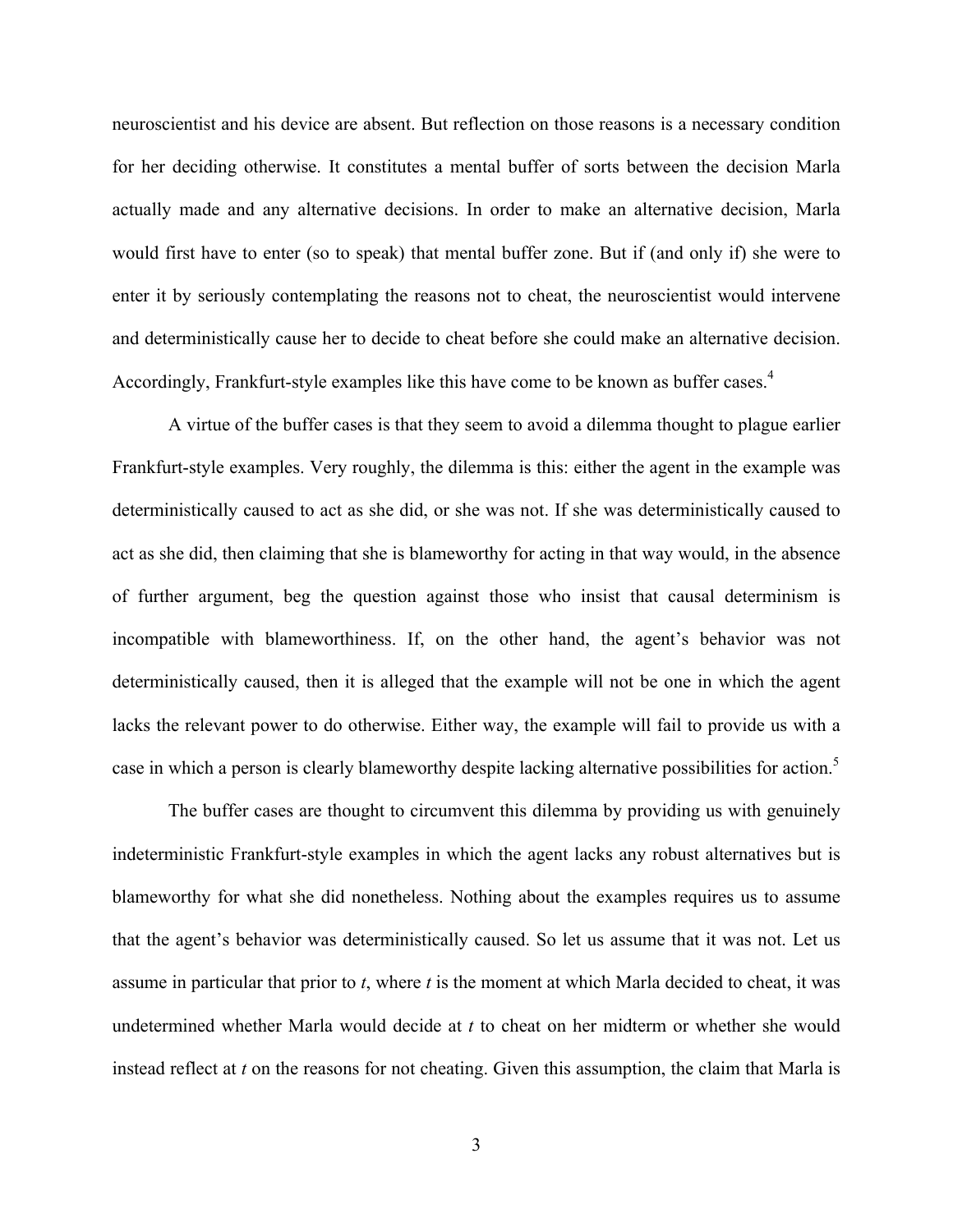blameworthy for her decision to cheat on the exam does not beg the question against incompatibilists. At the same time, though, the assumption does nothing to change the fact that it was not within Marla's power to avoid deciding to cheat on the exam, for if she had not decided on her own at *t* to cheat, she would have been forced to decide to cheat a few seconds later by the neuroscientist and his device. It seems, then, that Marla could not have avoided deciding to cheat, even though her actual decision to cheat was not deterministically caused. But because Marla decided on her own to cheat, without any "help" from the neuroscientist, it also seems that she could be blameworthy for deciding as she did, her lack of alternatives notwithstanding.

It is important to note that Marla did have one alternative course of action available to her at the time. Rather than deciding at *t* to cheat on her midterm, she could have instead voluntarily paused at *t* to seriously contemplate the reasons for not cheating on the exam. However, according to proponents of the buffer cases, it is not even partly in virtue of the fact that Marla could have performed this alternative action at *t* that she is blameworthy for what she actually did at *t*. In other words, they claim that pausing at *t* to reflect on the reasons for not cheating is not a *robust* alternative, that is, it is not relevant per se to an explanation of why Marla is blameworthy for her decision, and thus is not the sort of alternative action called for by PAP.<sup>6</sup>

One of their main arguments for this claim is due to Derk Pereboom.<sup>7</sup> He contends that an alternative action is robust only if the agent was cognitively sensitive to the fact that if she voluntarily performed that action she would then likely be blameless for the action she actually performed  $(2014, p. 13)$ .<sup>8</sup> He then argues that the alternative action available to an agent in Marla's position does not satisfy this requirement. If Marla had paused at *t* to consider the reasons for not cheating, the neuroscientist would have used his coercive mechanism to force her to decide a few seconds later to cheat, in which case she presumably would not have been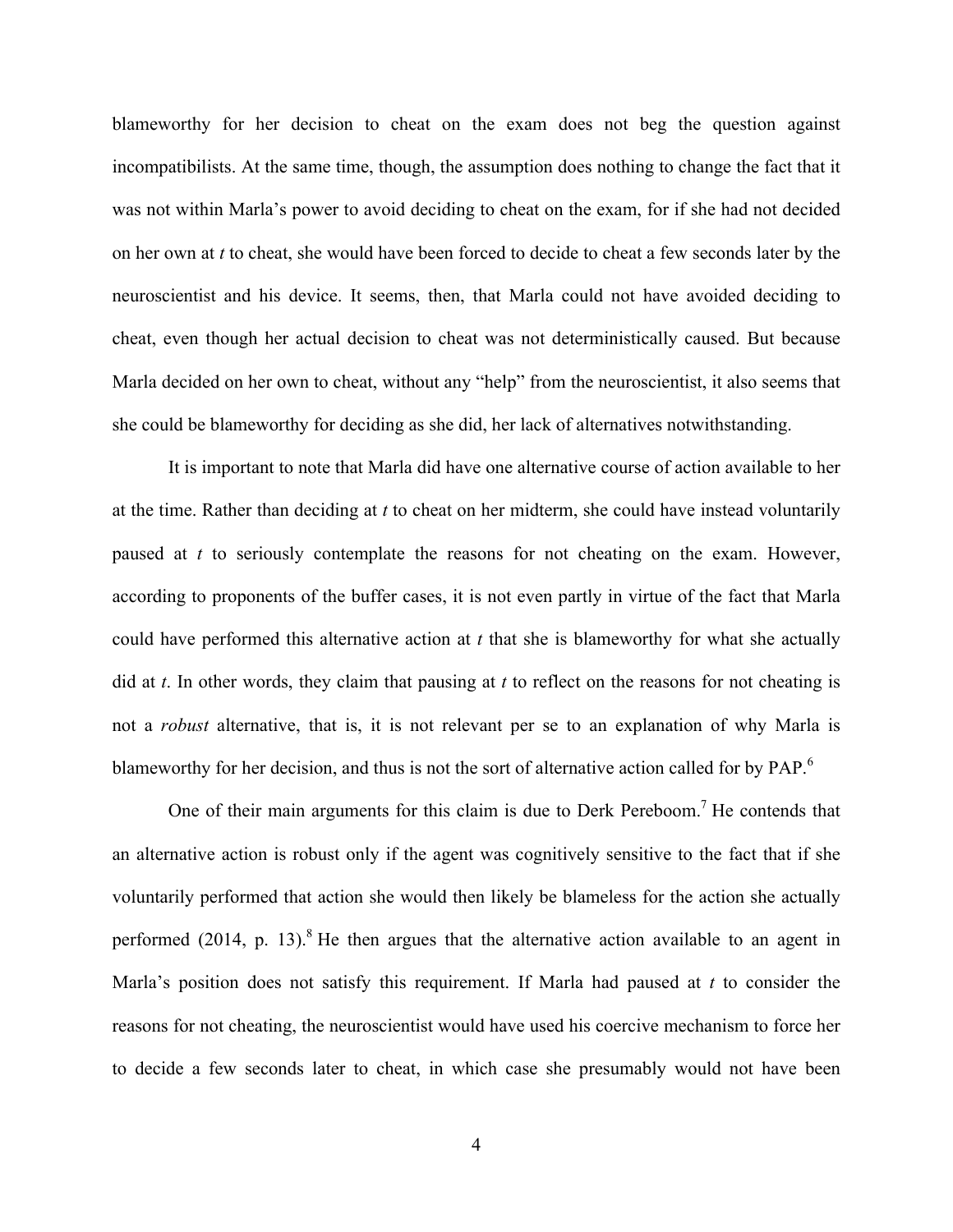blameworthy for her decision. So, if Marla had paused at *t* to contemplate the reasons for not cheating, she would have avoided blameworthiness for deciding to cheat on her test. The difficulty, however, is that Marla was oblivious to all this. She had no idea that pausing at *t* to contemplate the reasons for not cheating would render her blameless for deciding to cheat. For all she knew, she could pause briefly at *t* to reflect on the reasons not to cheat, freely decide a moment later to cheat, and still be blameworthy for her decision, which of course would be true had the neuroscientist not been lurking in the background. Marla was therefore not cognitively sensitive to the fact that if she considered the reasons for not cheating she would then be blameless for deciding to cheat. Hence, Pereboom and other defenders of the buffer cases conclude that pausing at *t* to reflect on the reasons against cheating is not a robust alternative.

I will evaluate this argument in due course. The important thing to note for now is that if it is sound, if the only alternative course of action available to Marla in this story is not robust, then it would appear that we have a counterexample to PAP, a case in which someone is blameworthy for what she did even though there was no robust alternative available to her.

## **3. A Robust Alternative**

The buffer cases are among the more promising Frankfurt-style examples, to be sure. But are they really counterexamples to PAP? As I mentioned earlier, I will argue that they are not. More precisely, I will argue that while the agent in buffer cases may be blameworthy for what she did, the alternative action that was available to her is relevant per se to an explanation of why she is blameworthy for her behavior. The buffer cases therefore do not provide us with examples in which someone is blameworthy for an action despite lacking a robust alternative, and thus they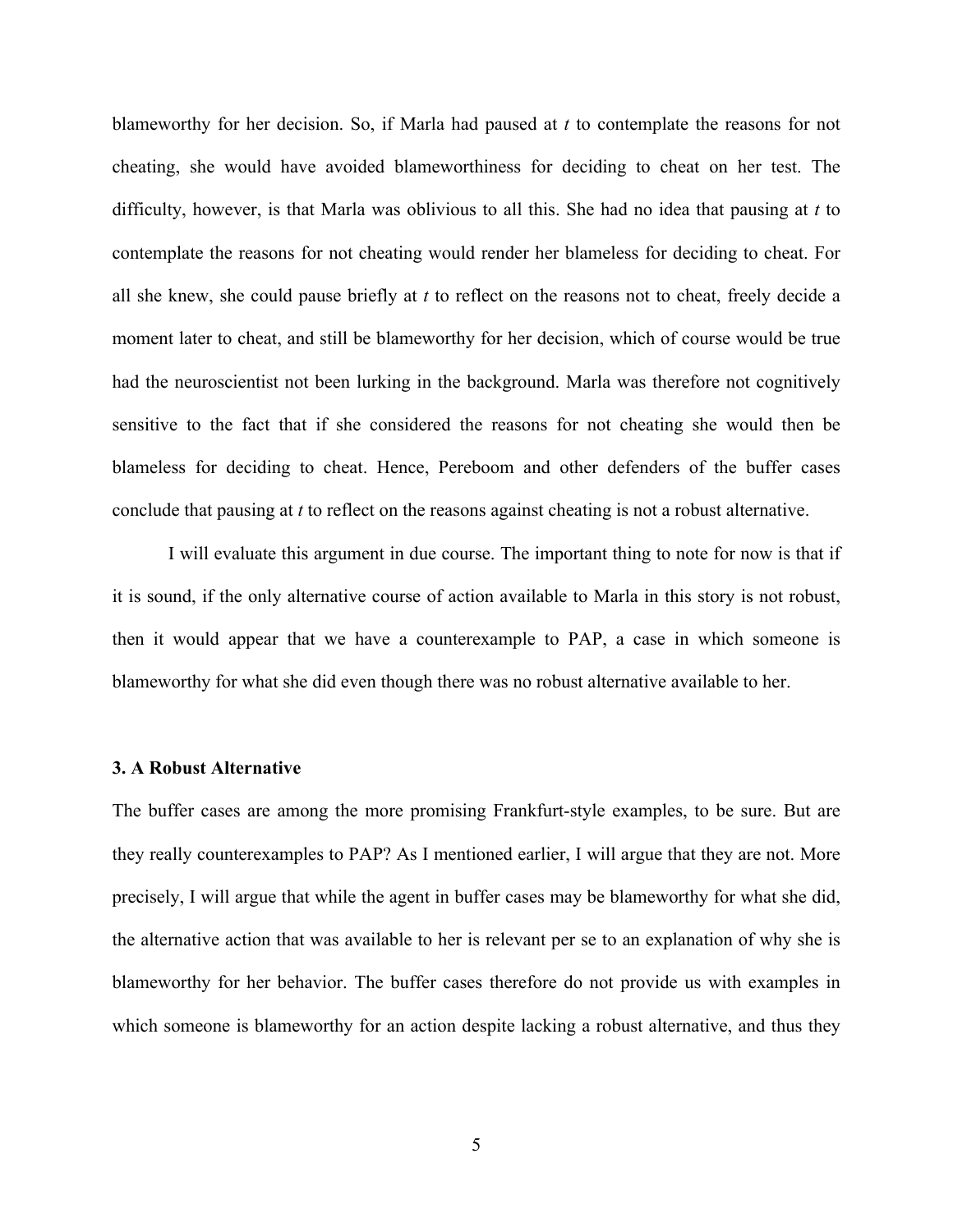pose no threat to PAP. My discussion will focus on the story about Marla, but since that story is representative of extant buffer cases, what I have to say about it applies to those other cases too.

Let us remind ourselves of some pertinent details. Marla knew that cheating on her philosophy midterm was immoral, but she decided at *t* to cheat on it anyway. Now, this was not something she *had* to do at *t*. She could have easily paused at *t* to reflect on the reasons for not cheating instead. It was, moreover, morally permissible for Marla to perform this alternative action at *t*, and we may assume that she was cognitively sensitive to that fact as well. Indeed, it is plausible that seriously reflecting on the reasons for not cheating is exactly what Marla should have done in this situation. The upshot of all this is that Marla deliberately did something at *t* which she knew to be immoral, despite being cognitively sensitive to the fact that it was within her power to do the right thing at *t* instead. This is not an insignificant feature of the story.

Proponents of the buffer cases claim that there was no robust alternative available to Marla, no alternative the availability of which helps to explain why she is blameworthy for what she did. Evidently, then, they are committed to the following claim as well: that Marla was cognitively sensitive to the fact that she could have easily done the right thing at *t* rather than doing something at *t* which she knew to be immoral is irrelevant per se to an explanation of why Marla is blameworthy for her immoral action. This latter claim, however, is difficult to swallow.

When we think about the sorts of alternatives the availability of which might plausibly contribute to an explanation of why a person is blameworthy for what she did, the ones that most naturally come to mind are those in which the agent intentionally opts to do what she correctly believes to be morally right (i.e., obligatory or permissible) rather than doing something she knows to be morally wrong. It is alternatives like that which seem like they might be most relevant to whether or why a person is blameworthy for her immoral behavior. Indeed, if any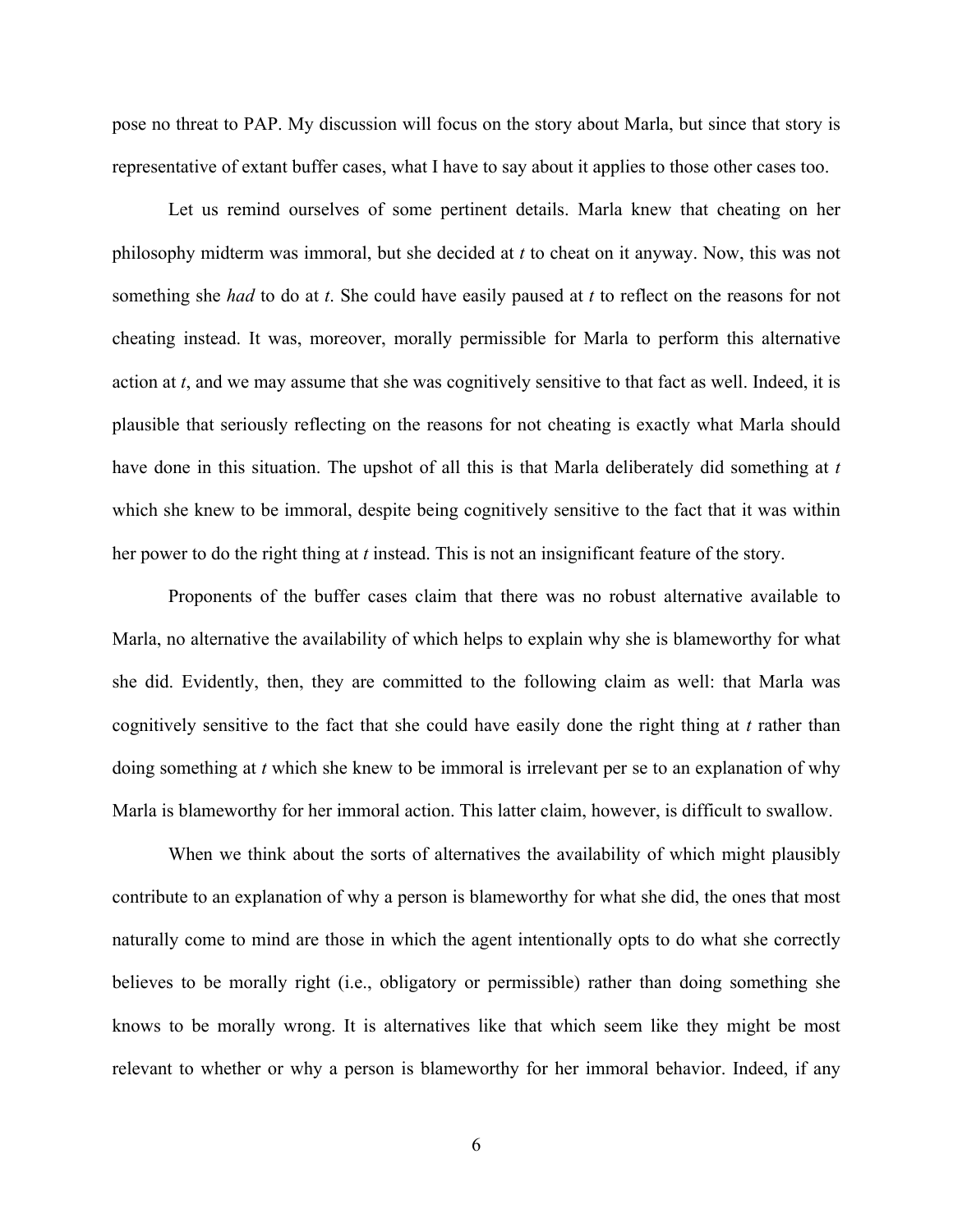alternatives can be relevant per se to an explanation of why an agent is blameworthy for her conduct, surely it is those in which the agent intentionally opts to do the right thing rather than doing something she knows to be immoral. When such alternatives are available to an agent who acts immorally, a plausible explanation of why the agent is blameworthy for her bad behavior is that she did something she knew to be morally wrong despite being aware that it was within her power to instead behave in a way that was morally acceptable.<sup>9</sup>

An example will help illustrate the point. Someone in the office has started an ugly and potentially damaging rumor about one of Lindsay's co-workers, a rumor which Lindsay knows to be unfounded. However, Lindsay stands to gain a promotion if the maligned colleague is fired. So, when asked by her employer whether she can speak to the truth of the rumor, Lindsay deliberately lies to her boss, telling him that all the nasty things he has heard about this particular employee are true. She does this, moreover, despite knowing that it is immoral, and despite being aware that it was within her power to do the right thing instead by telling her employer the truth.

It seems clear that Lindsay is blameworthy for perpetuating the false rumor about her colleague. Moreover, the fact that she could have done the right thing by telling her boss the truth hardly seems irrelevant to an explanation of why she is blameworthy for her mendacious behavior. What seems to make Lindsay especially worthy of blame in this case is not just that her behavior was harmful or that she knew better than to do such a thing. Those facts are relevant, to be sure, but by themselves they do not provide a full explanation of why Lindsay is blameworthy. It also seems relevant that she could have done the right thing, thereby preserving her colleague's reputation and preventing him from losing his job. So at least part of the reason why Lindsay is blameworthy in this case is that she did something she knew to be immoral despite being cognitively sensitive to the fact that she could have done the right thing instead.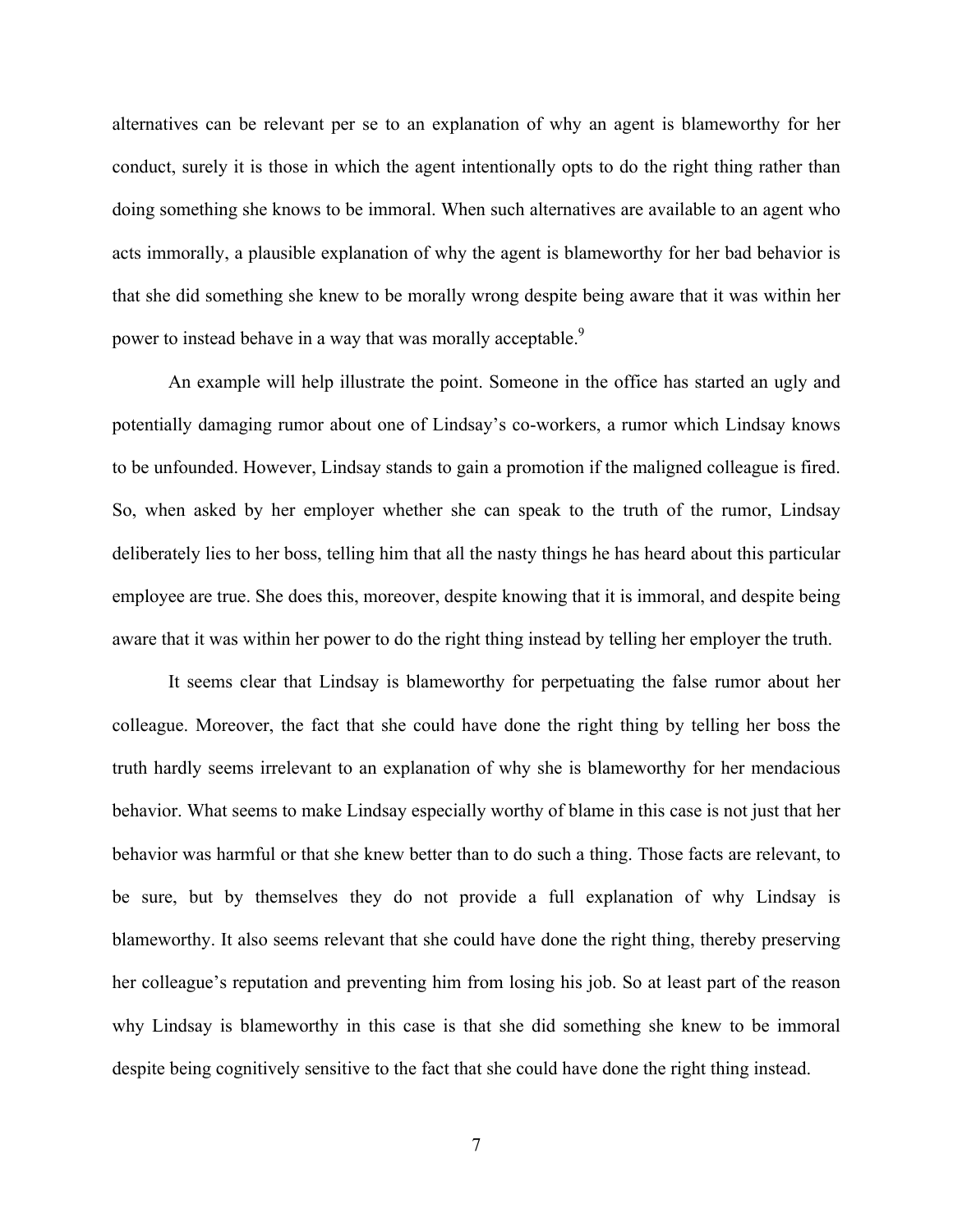It thus seems quite plausible to suppose that an agent had a robust alternative to what she did at *t*, an alternative that contributes to an explanation of why the agent is blameworthy for her behavior, if the agent was aware, at least at some level, that it was within her power to avoid wrongdoing at the time and to instead behave at that time in a way that was morally acceptable. Notice, though, that the alternative course of action available to agents in the buffer cases fits that description. Marla was cognitively sensitive to the fact that she could have avoided doing anything immoral at *t* by simply pausing then to reflect on the reasons for not cheating. But rather than perform that morally permissible action at *t*, she elected instead to do something she knew to be immoral. These facts do not seem irrelevant per se to an explanation of why Marla is blameworthy for the decision she made at *t*, since we can explain why she is blameworthy for that decision in part by pointing out that she was cognitively sensitive to the fact that she could have behaved at *t* in a way that was above reproach but elected instead to do something she knew to be morally impermissible. Arguably, then, pausing at *t* to reflect on the reasons for not cheating counts as a robust alternative possibility for action after all.

A slightly different argument for this conclusion emerges when we consider what, if anything, we could reasonably have expected Marla to do at *t* instead of what she actually did at that time.<sup>10</sup> A plausible test for whether an agent had a robust alternative to the immoral action she performed at *t* is to ask whether there was a morally permissible action the agent could have performed at *t* such that we could reasonably have expected her to perform it at *t* instead of doing what she actually did at *t*. If there were no alternatives fitting this description, that would be evidence that the agent lacked a robust alternative to what she did at *t*, as it would indicate that the agent lacked a reasonable opportunity to avoid wrongdoing at *t*. If, on the other hand, there was a morally permissible action the agent could have performed at *t* such that we could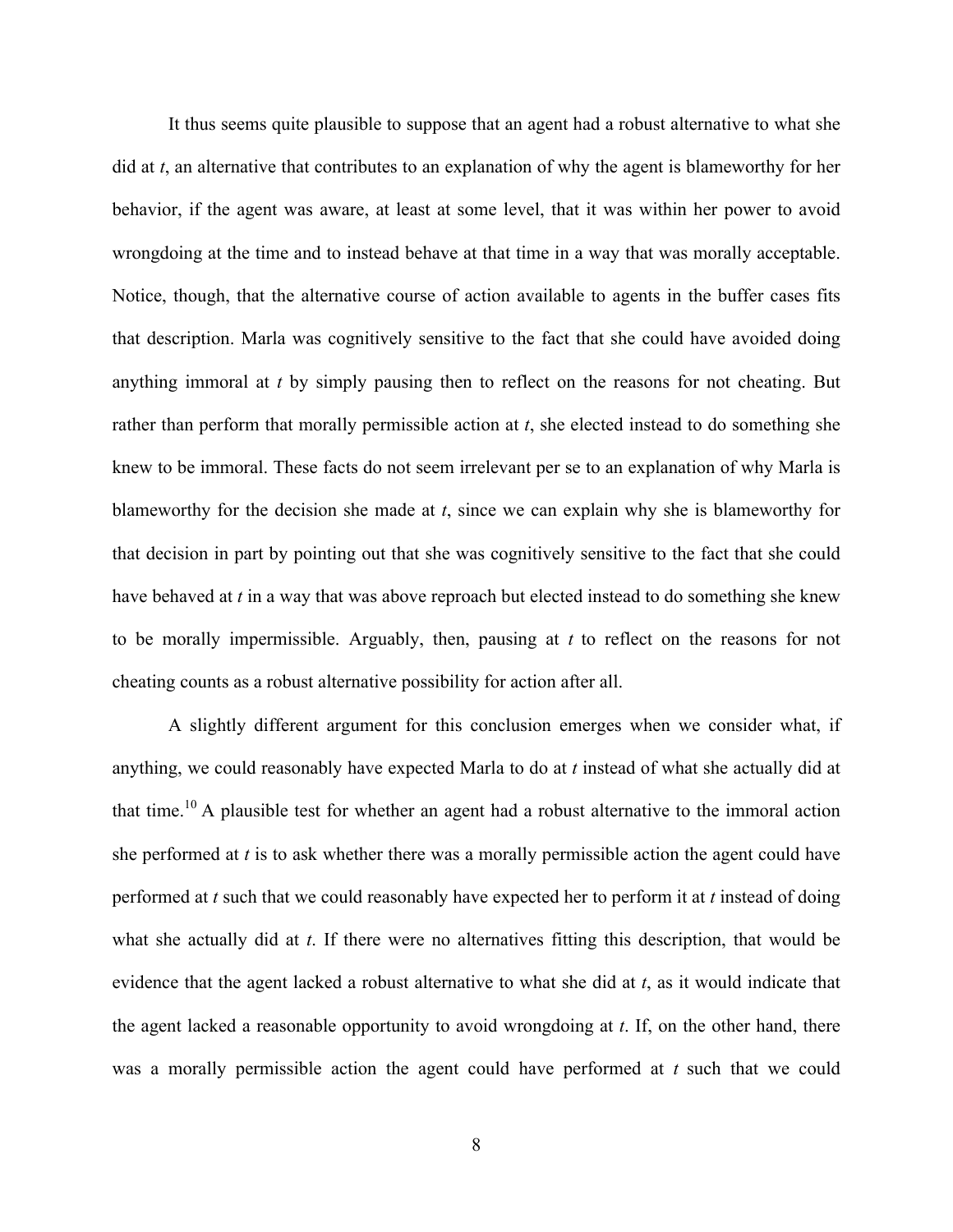reasonably have expected her to perform it at *t* instead of doing what she actually did at *t*, this, I suggest, would be an excellent candidate for a robust alternative, for then we could plausibly explain why the agent is blameworthy for the immoral action she performed at *t* in part by appealing to the fact that she had a reasonable opportunity to avoid doing anything wrong at *t*.

The alternative possibility for action available to an agent in the buffer cases passes this test for robustness. To see this, consider the story about Marla again. Is there a morally permissible action she could have performed at *t* such that we could reasonably have expected her to perform it at *t* instead of the action she actually performed at *t*? Indeed, there is. Marla could have voluntarily paused at *t* to reflect on the reasons for not cheating on her philosophy midterm, and it is clear that this is something we could reasonably have expected her to do at *t* instead of deciding then to cheat on the exam. So once again we arrive at the conclusion that pausing at *t* to reflect on the reasons for not cheating is a robust alternative possibility.

#### **4. A Reply to Pereboom's Argument**

With this background in place, we are now prepared to see where the argument of Pereboom's introduced earlier goes wrong. Recall that according to Pereboom an alternative action is robust only if the agent was cognitively sensitive to the fact that if she voluntarily performed that action she would then likely be blameless for the action she actually performed. Call this Pereboom's requirement for robustness or PRR, for short. As we have seen, PRR implies that the alternative course of action available to Marla at *t* was not robust. If Marla had contemplated the reasons for not cheating, she would have avoided blameworthiness, since the neuroscientist would have intervened and forced her hand, thereby rendering her blameless. The problem, though, is that Marla was completely unaware of this. She was therefore not cognitively sensitive to the fact that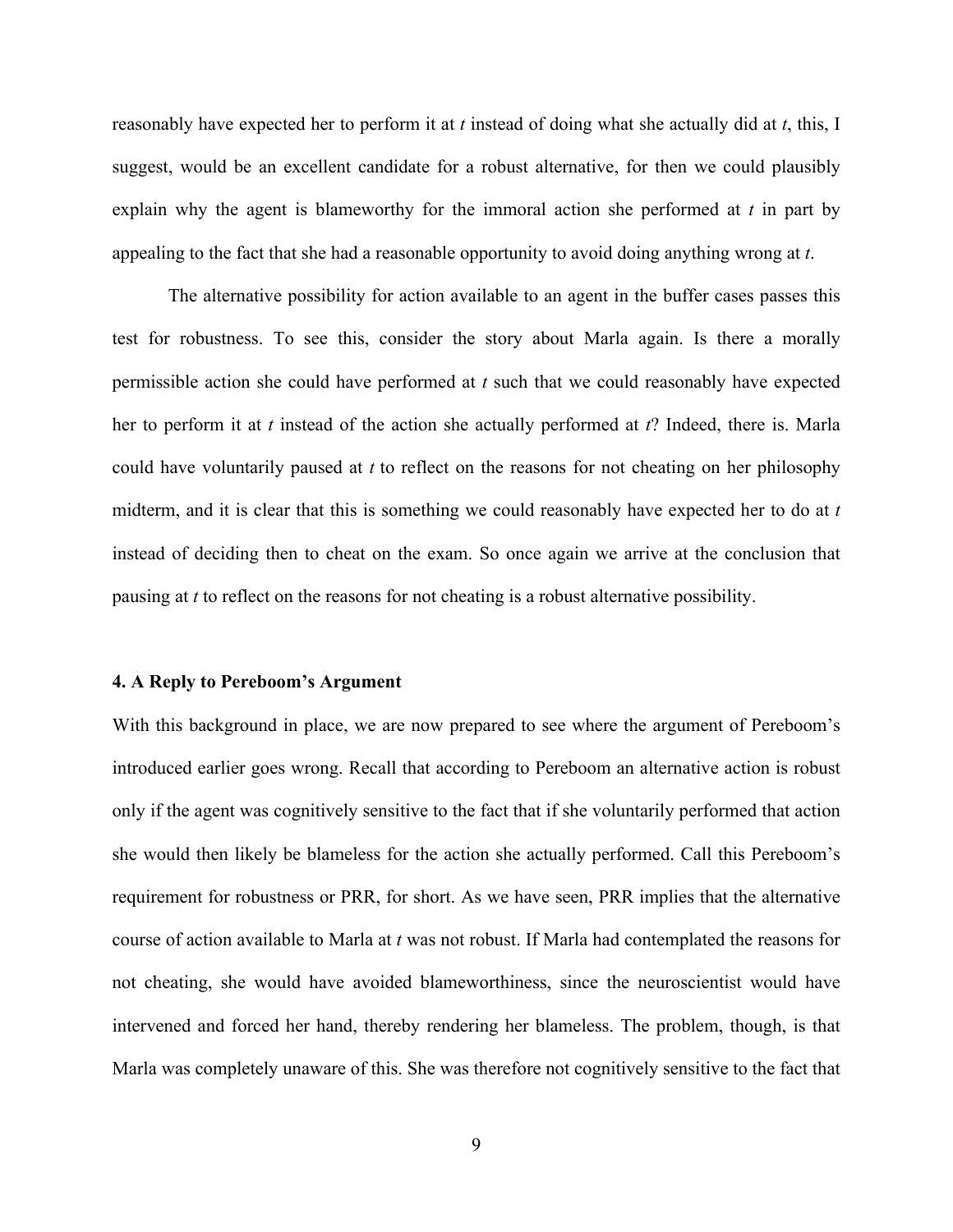if she paused at *t* to consider the reasons for not cheating she would then avoid blameworthiness for deciding to cheat. Marla's only alternative thus does not satisfy PRR and so, Pereboom concludes, is irrelevant to whether or why she is blameworthy for her decision.

The crucial step in Pereboom's argument is PRR. But why suppose that principle is true? Why suppose it expresses a genuine requirement for robustness? I will argue that Pereboom does not offer a compelling answer to this question. I will also argue that even if PRR is true, there is an acceptable version of the principle that does not support Pereboom's conclusion.

Pereboom tries to motivate PRR by appealing to the following example. Joe decides at *t* to take an illegal deduction on his tax form, and the only way he could have avoided deciding to do so was by voluntarily taking a sip of his coffee, which, unbeknownst to him, has been spiked with a drug that induces compliance with the tax code. Pereboom claims that whether Joe could have taken a sip of coffee is irrelevant per se to whether or why Joe is blameworthy for the decision he made at *t* to take the illegal deduction on his taxes. Pereboom goes on to suggest that this is because "Joe has no inkling that taking the sip would render him blameless" (2014, p. 11).

Consider Pereboom's claim that whether Joe could have voluntarily taken a sip of coffee is irrelevant to explaining whether or why Joe is blameworthy for his decision to cheat on his taxes. Whether this claim is true, I shall argue, turns on the details of the case. Let *t* be the time at which Joe decided to take the illegal deduction. Evidently we are to suppose that Joe could have refrained from deciding at *t* to take the illegal deduction and taken a sip of his coffee at *t* instead. For ease of expression I shall henceforth say that Joe could have *simply* taken a sip of coffee at *t*, where "simply" indicates that Joe was not also making a decision then to cheat on his taxes. I contend that whether this alternative course of action is robust depends on whether Joe was cognitively sensitive to the fact that it was a *morally relevant alternative* to what he did at *t*,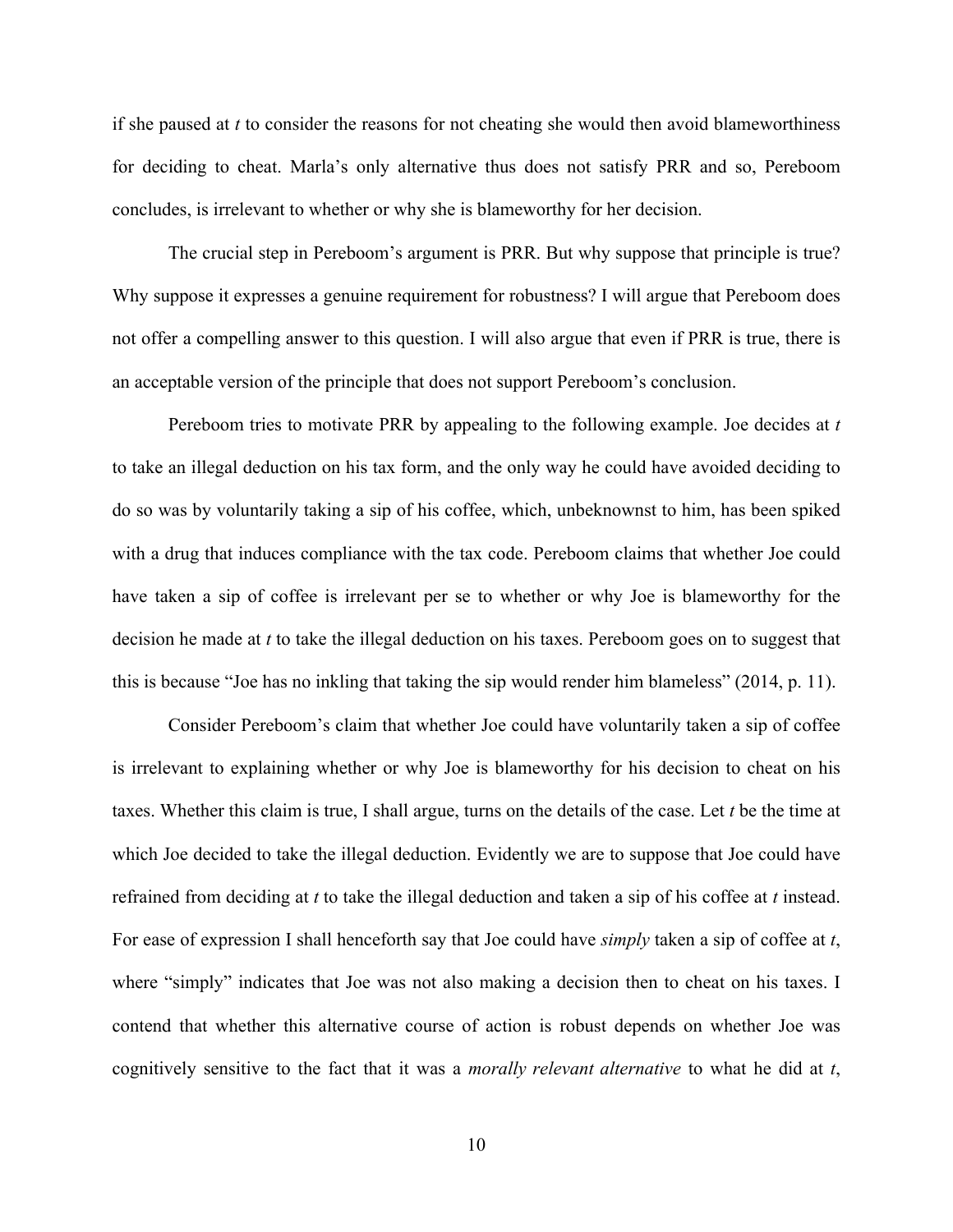something morally acceptable he could do at the time instead of the immoral action he actually performed at that time, and not on whether Joe was cognitively sensitive to the fact that by availing himself of this alternative he would then be blameless for cheating on this year's taxes.

Suppose Joe was cognitively sensitive to the fact that simply taking a sip of coffee was a morally relevant alternative to deciding to take the illegal deduction on his tax form. Suppose, in other words, that Joe was aware, at least at some level, that simply taking a sip of coffee was something morally acceptable he could do at *t* instead of deciding then to cheat on his taxes. In that case, that Joe could have simply taken a sip of his coffee at *t* does not seem obviously irrelevant to whether or why Joe is blameworthy for the decision he made at *t* to cheat on his taxes, for we could plausibly explain why Joe is blameworthy for that decision in part by pointing out that he was cognitively sensitive to the fact that he could have behaved at *t* in a way that was morally acceptable but elected instead to do something at *t* that he knew to be immoral.

The reasonable expectations test for robustness introduced earlier supports this conclusion. Is there a morally permissible course of action Joe could have undertaken at *t* such that we could reasonably have expected him to undertake it at *t* rather than doing what he actually did at *t*? It seems there is. Given our assumption that Joe was cognitively sensitive to the fact that simply taking a sip of coffee at *t* was a morally relevant alternative to what he actually did at *t*, it seems we could reasonably have expected him to do that at *t* instead of deciding then to take the illegal deduction. But if so, then the reasonable expectations test implies that simply taking a sip of coffee at *t* is a robust alternative to deciding at *t* to take the illegal deduction.

Now suppose that Joe was *not* cognitively sensitive to the fact that simply taking a sip of his coffee was a morally relevant alternative to deciding to cheat on his taxes. Suppose that, through no fault of his own, Joe had no clue that simply taking a sip of his coffee was something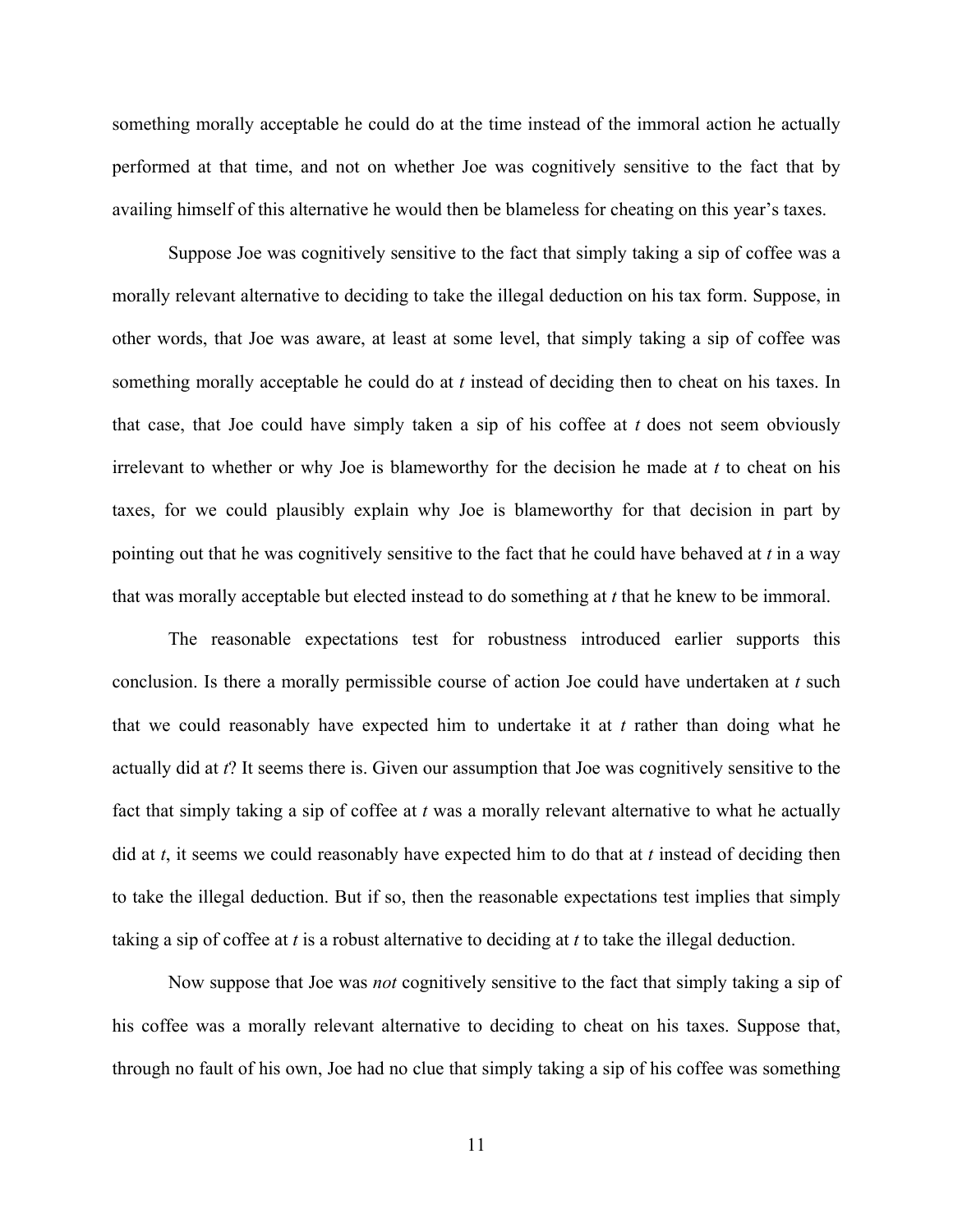morally acceptable he could do at *t* instead of deciding then to cheat on his taxes. In that case, the fact that Joe could have simply taken a sip of coffee at *t* may indeed be irrelevant to whether or why Joe is blameworthy for deciding as he did at *t*. What would explain its irrelevance, however, is not, as Pereboom suggests, that Joe had no idea that simply sipping his coffee at *t* would render him forever blameless for choosing to take the illegal deduction. Instead the explanation is that Joe was not cognitively sensitive to the fact that simply taking a sip of coffee at *t* was a morally relevant alternative to deciding then to take the illegal deduction.

That this is a better explanation than the one Pereboom offers is supported by the observation I made a moment ago that simply taking a sip of coffee would be a robust alternative to deciding to take the illegal deduction if only Joe were cognitively sensitive to the fact that simply taking a sip of coffee was something morally acceptable he could do at *t* instead of deciding then to cheat on his taxes. Joe need not also have been aware that simply taking a sip of coffee at *t* would render him blameless for deciding to cheat on this year's taxes. What makes the difference to whether an alternative is robust, it would seem, is whether the agent was cognitively sensitive to the fact that the alternative was a morally relevant alternative to the action the agent actually performed, and not whether the agent realized that availing himself of the alternative would render him forever blameless for doing what he actually did.

Pereboom's attempt to motivate PRR thus faces a dilemma. Either Joe was cognitively sensitive to the fact that simply taking a sip of coffee at *t* was a morally relevant alternative to deciding at *t* to cheat on his taxes, something morally acceptable he could do at the time instead of the immoral action he actually performed at that time, or he was not. If he was cognitively sensitive to that fact, then contrary to what Pereboom claims, whether Joe could have simply taken a sip of coffee at *t* is not obviously irrelevant to whether or why Joe is blameworthy for

12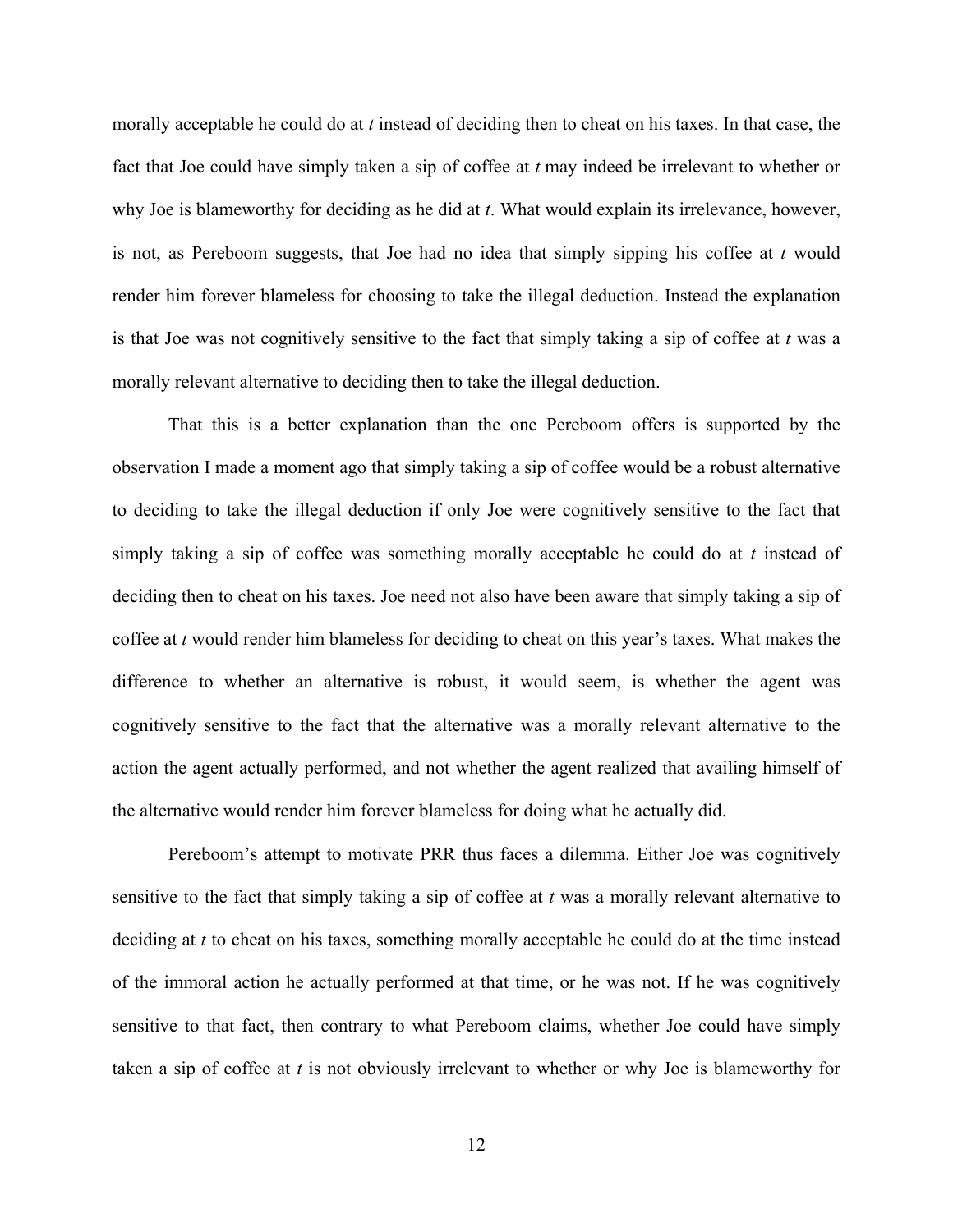what he actually did at *t*. If, on the other hand, Joe was not cognitively sensitive to the fact that simply taking a sip of his coffee was a morally relevant alternative to what he actually did at *t*, then the fact that he could have avoided deciding to cheat on his taxes by simply taking a sip of coffee at *t* may indeed be irrelevant to whether or why Joe is blameworthy for deciding to take the illegal deduction. Contrary to what Pereboom suggests, however, we can plausibly explain the irrelevance of that fact without appealing to the likes of PRR. We could explain it instead by appealing to the fact that, through no fault of his own, Joe was unaware that simply taking a sip of coffee at *t* was a morally relevant alternative to the immoral action he actually performed at that time. Either way, reflection on stories like the one about Joe does not provide us with a compelling reason to accept PRR, and I see no other reason to think that that principle is true.

Suppose, however, that PRR is true. Even so, it is unclear whether the principle supports Pereboom's conclusion that the alternative action available to an agent in Marla's position is not robust. There are at least two possible ways of reading PRR.<sup>11</sup> According to the first reading, an alternative action is robust only if the agent was cognitively sensitive to the fact that if she voluntarily performed that action she would then likely be *permanently* blameless for the action she actually performed. According to the second reading, an alternative action is robust only if the agent was cognitively sensitive to the fact that if she voluntarily performed that action she would then likely be *at least temporarily* blameless for the action she actually performed. On the first reading, the alternative action available to Marla is not robust, since, as I explained earlier, Marla was not cognitively sensitive to the fact that if she were to perform that alternative action at *t* she would then be permanently blameless for deciding to cheat on her exam. On the second reading, though, the alternative action available to an agent in Marla's position may very well be robust, for the agent presumably was aware that if she were to perform that alternative action at *t*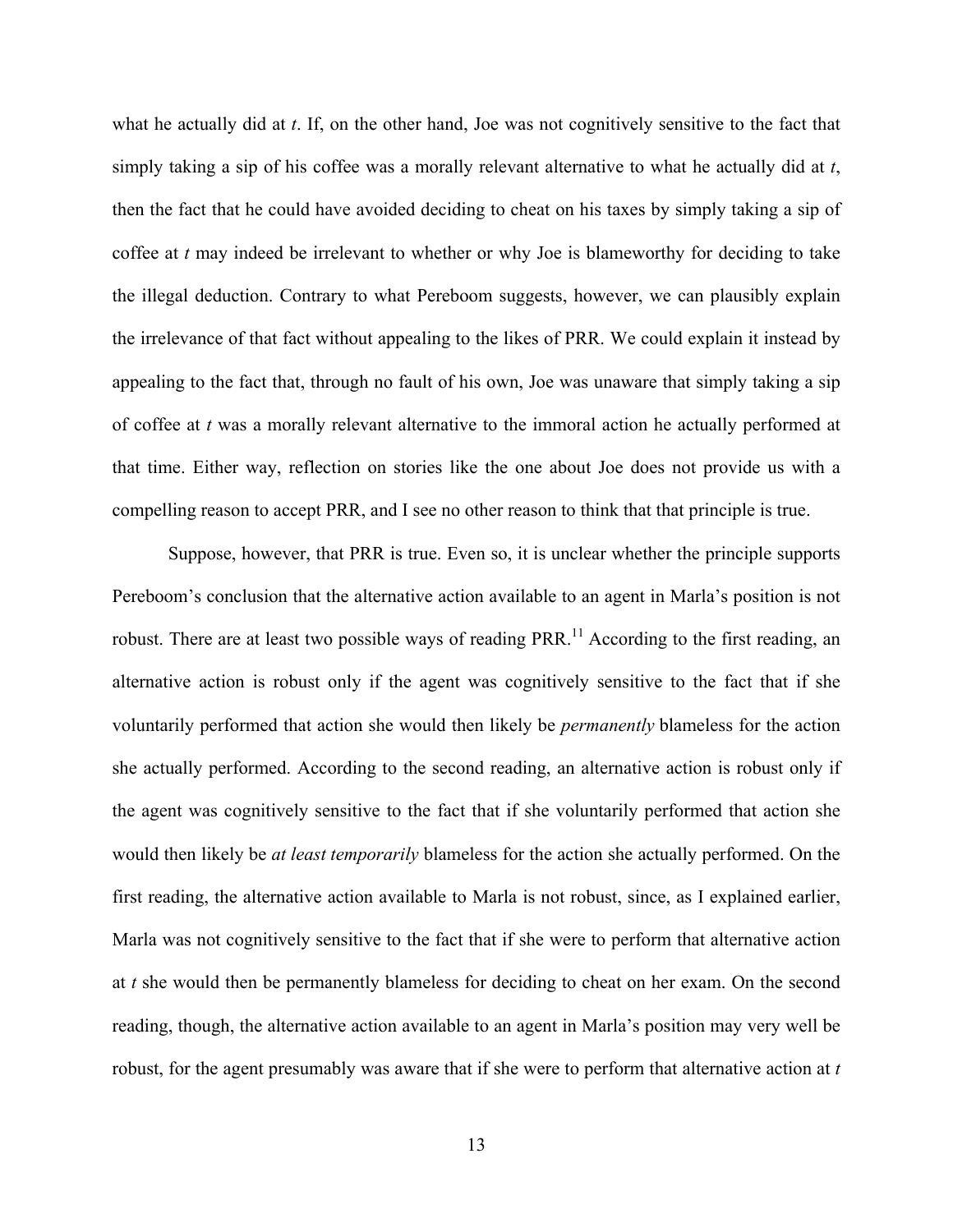rather than deciding at *t* to cheat on her midterm she would then be at least temporarily blameless for deciding to cheat on the exam. She was presumably aware of this for the simple reason that if she had performed the alternative action at *t* instead of deciding then to cheat on her midterm, she would not yet have made a decision to cheat, and we may safely assume that she is smart enough to know that an agent cannot be blameworthy for an offense she has yet to commit.

So we have at least two possible readings of PRR, one that supports Pereboom's conclusion that agents in the buffer cases have no robust alternatives, and a second that does not support that conclusion. Pereboom seems to have the first reading in mind, clearly. However, on the assumption that a version of PRR is true, I contend that we have reason to prefer the second reading. Earlier I argued that there are independent reasons for thinking that the alternative action available to an agent in the buffer cases is robust. The agent was cognitively sensitive to the fact that, by performing that alternative action, she would be doing the right thing at *t* rather than doing something at *t* that she knew to be morally wrong. Moreover, we could reasonably have expected the agent to perform that alternative action at *t* rather doing what she actually did at *t*. The agent thus had a reasonable opportunity to avoid wrongdoing. These facts, I argued, support the conclusion that the alternative action available to the agent in buffer cases is, in fact, a robust alternative. So, assuming that PRR expresses a genuine requirement for robustness, these facts also provide us with reason to think that that requirement is satisfied. But, as we have just seen, the requirement is only satisfied on the second reading of PRR. Hence, my earlier arguments provide us with some reason to prefer that second reading.

Pereboom attempts to show that the alternative possibility for action available to an agent in Marla's position is not robust. His argument for that conclusion is unpersuasive for two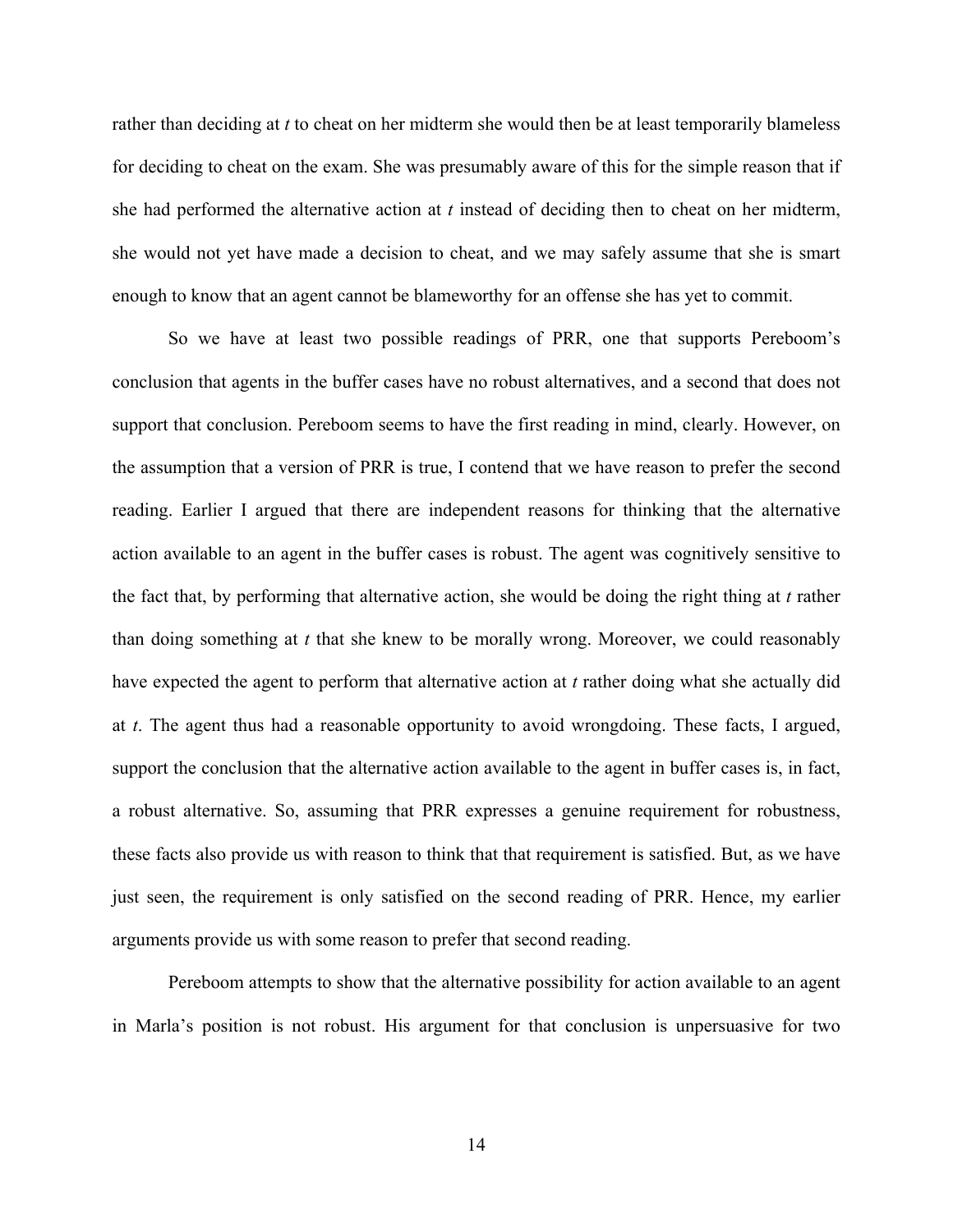reasons. First, PRR, the argument's central premise, is insufficiently motivated. Second, even if PRR is true, there is a plausible reading of it that does not support Pereboom's conclusion.

### **5. The Timing Objection**

I have argued that the buffer cases are not counterexamples to PAP; they do not provide us with scenarios in which a person is blameworthy for what she did despite lacking a robust alternative possibility for action. Central to my argument for this conclusion is the observation that the agent in buffer cases had it within her power at the time to do the right thing at that time. This observation has also been used as the basis for another objection to the buffer cases known as the timing objection.<sup>12</sup> As I hope to make clear, the objection to the buffer cases defended here is importantly different from the timing objection. Nevertheless, the two arguments are similar enough to warrant comparison.<sup>13</sup> While the discussion that follows will bring to light some potential difficulties with the timing objection, I should like to make clear that my principal aim is not to show that the timing objection fails. Rather, my aim is to highlight what I think are some important advantages of the objection to the buffer cases developed in this paper.

According to proponents of the timing objection, Marla is not blameworthy for deciding to cheat on her exam *simpliciter*. This is because, through no fault of her own, she could not have avoided deciding to cheat on it. What Marla is blameworthy for, however, is deciding *precisely at t* to cheat on the exam. But, as proponents of the timing objection are quick to point out, Marla did have a robust alternative to deciding precisely at *t* to cheat, even by Pereboom's lights. Marla could have paused at *t* to reflect on the reasons for not cheating, and she was presumably cognitively sensitive to the fact that if she voluntarily performed this alternative action at *t*, she would then be *forever* blameless for deciding precisely at *t* to cheat. So, by paying close attention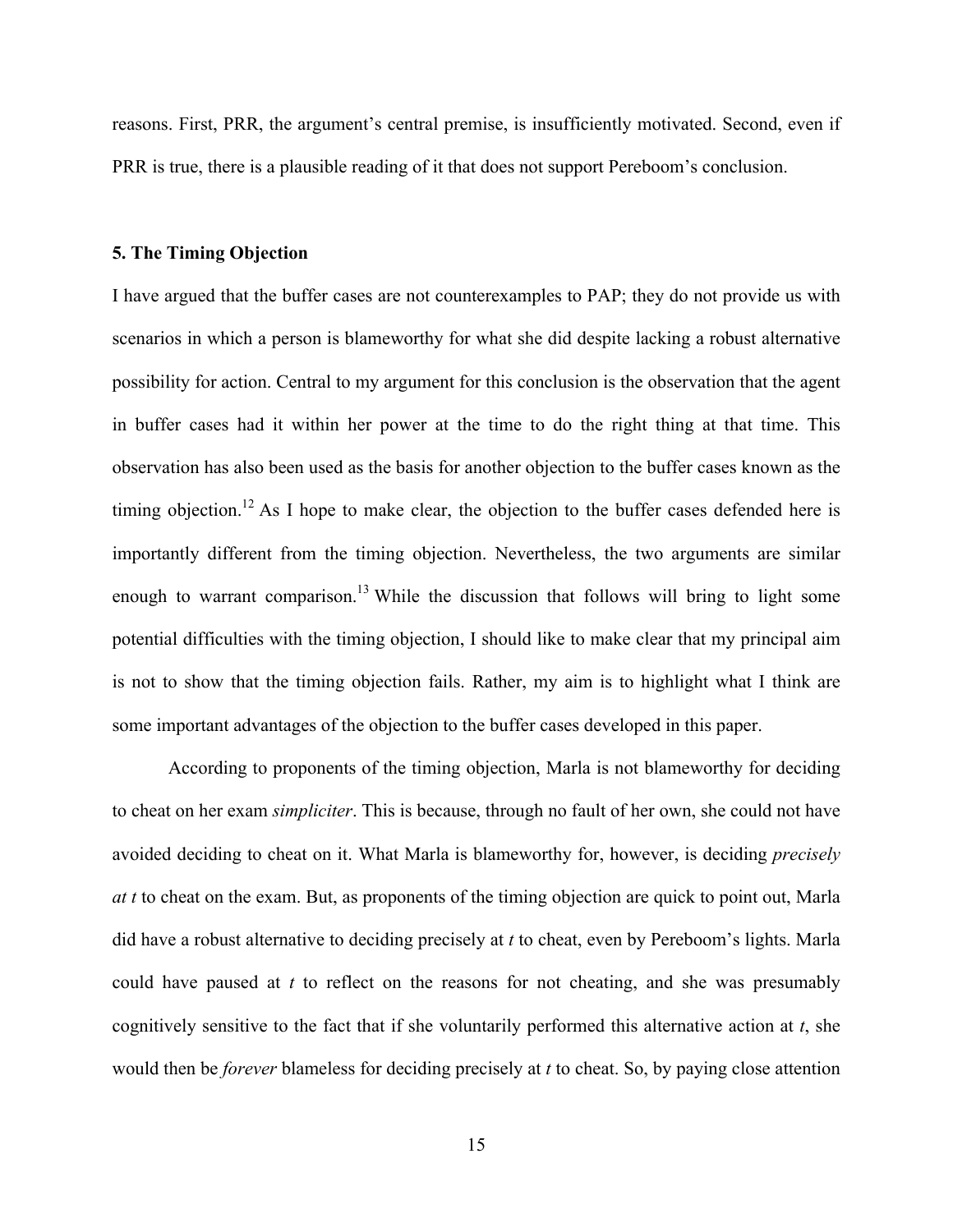to the exact time at which Marla acted, proponents of the timing objection insist that we find nothing for which Marla is blameworthy but for which she lacked a robust alternative.

The main difference between my objection to the buffer cases and the timing objection has to do with what we are willing to deem Marla blameworthy for. According to the view defended here, Marla may be blameworthy for deciding to cheat on her exam. Contrary to what defenders of the buffer cases contend, however, this fact poses no threat to PAP, since, as we have seen, there was a robust alternative available to her. By contrast, timing objectors insist that, because Marla could not have avoided deciding to cheat on the exam, she is not blameworthy for deciding to cheat on it. What she is blameworthy for, though, is the temporally more specific fact that she decided precisely at *t* to cheat on the exam. Attention to some worries about the timing objection will illustrate why this difference between the two objections matters.

Some critics of the timing objection are skeptical that ascriptions of blameworthiness are time sensitive in the way the objection requires.<sup>14</sup> I am not convinced that their skepticism is warranted, but let us set that aside. The point I should like to make at present is that even if they are right, even if ascriptions of blameworthiness are not time-sensitive in the way required by the timing objection, that would pose no threat to the argument of this paper. Unlike the timing objection, the objection to the buffer cases developed here does not require us to time index ascriptions of blameworthiness and so avoids these sorts of worries altogether.

A more pressing worry for proponents of the timing objection has to do with their claim that Marla is not blameworthy for deciding to cheat on her exam.<sup>15</sup> That claim is controversial, at best. After all, no one forced Marla to decide as she did, though the neuroscientist would have, had she not decided on her own at *t* to cheat. We may suppose that Marla satisfied a robust set of conditions that contemporary compatibilists and libertarians would deem sufficient for free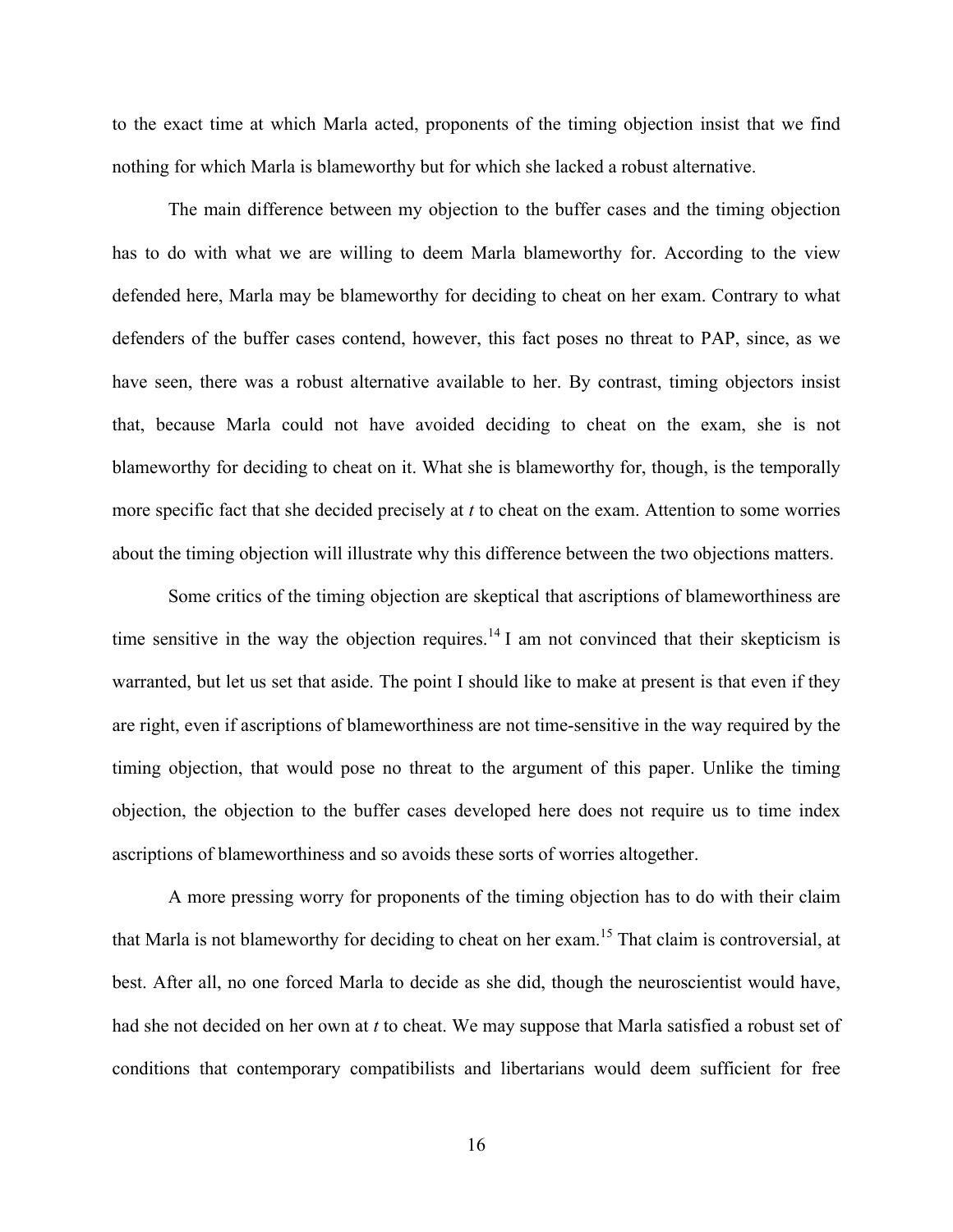action. Furthermore, it was within her power to avoid deciding at *t* to cheat and to behave at that time in a way that was entirely above reproach. She thus had some control at or immediately prior to the time of action over whether she behaved immorally at that time. So not only did Marla do something she knew to be immoral, it appears that by most accounts she did it freely. But if she freely decided to cheat on the exam, knowing full well that it was the morally wrong choice, it is difficult to see why she is not worthy of at least some blame for deciding as she did.

A number of possible responses to this worry are available to proponents of the timing objection.<sup>16</sup> For instance, they could adopt an account of action-individuation according to which the timing of a token action is essential to it.<sup>17</sup> On such accounts, even though it was inevitable that Marla would make a decision to cheat, she could have avoided making the particular decision to cheat that she actually made, since she could have avoided deciding precisely at *t* to cheat. But if she could have avoided making that particular decision to cheat, then proponents of the timing objection could grant that the decision Marla actually made to cheat was a free action of hers, and, crucially, that she is blameworthy for it, without having to abandon PAP.

The key to this defense of the timing objection is the assumption that actions are individuated in part by the times at which they occur. But that assumption is hardly uncontroversial. Indeed, I am inclined to think it is false. I will not argue for that conclusion here, however. Instead, I should simply like to point out that the position developed in this paper again enables us to bypass these issues entirely. It allows us to accept the claim that Marla freely decided to cheat, and that she is blameworthy for the decision she made, without having to take a stand on the vexed question of action individuation, and without having to jettison PAP.

It seems to me, then, that the objection to the buffer cases on offer here has at least two important advantages over the timing objection. First, because it does not restrict what Marla is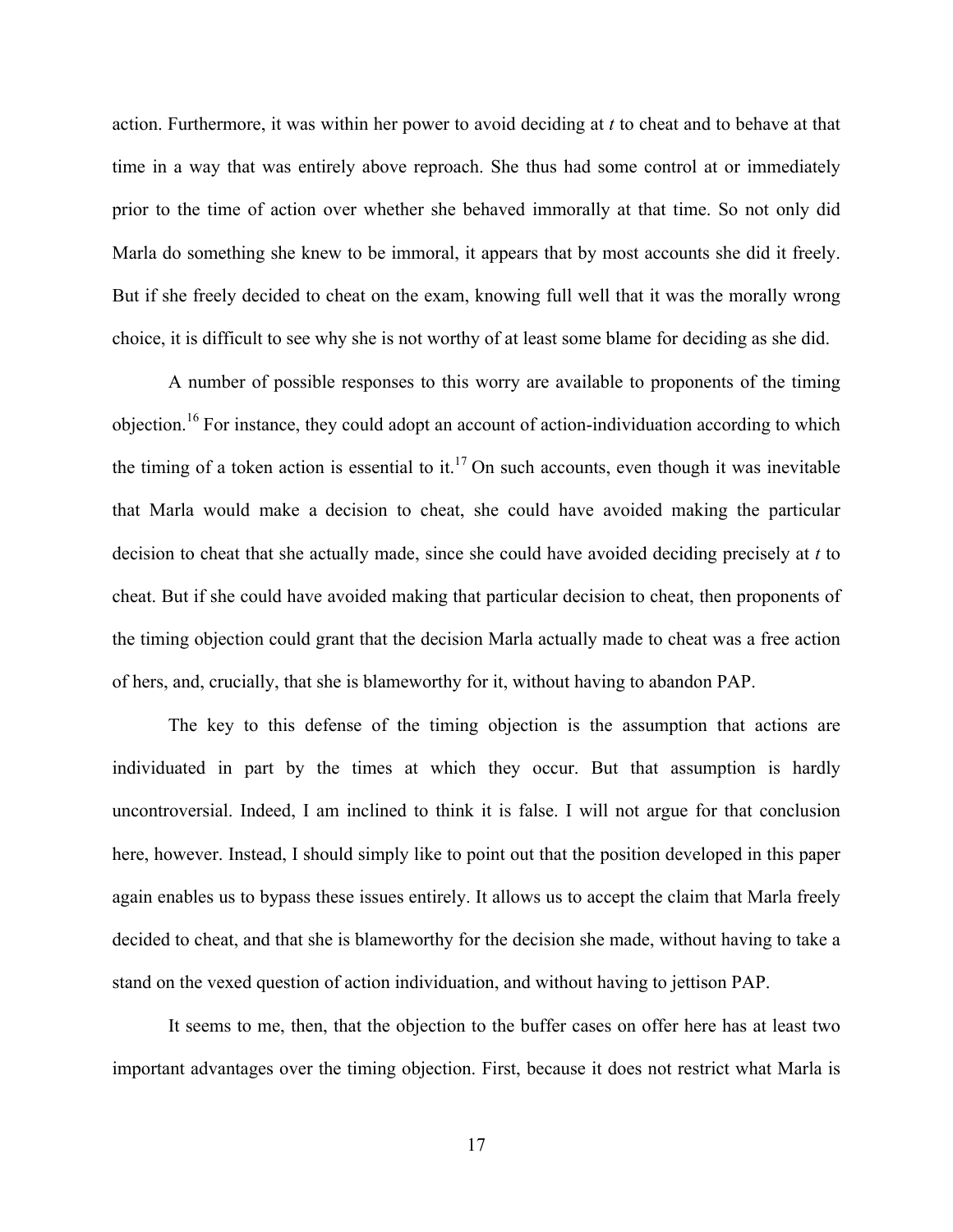blameworthy for to the temporally specific fact that she decided precisely at *t* to cheat on the exam, the objection to the buffer cases defended here does not require us to engage in the controversial practice of time indexing ascriptions of blameworthiness. Second, it allows us to accept the plausible claim that the featured agent in buffer cases is blameworthy for the decision she made, without forcing us to take a stand on the difficult question of action-individuation. To be clear, none of this is to say that the timing objection is indefensible. For all I have said here, that objection may succeed, and if it does, I certainly would not begrudge that fact. There may be more than one way to skin the cat in this case. Some ways, though, are easier than others.<sup>18</sup>

Justin A. Capes

East Tennessee State University

### **Reference**

- Fischer, John Martin. 1994. *The Metaphysics of Free Will* (Cambridge, Mass.: Blackwell Publishers).
- Frankfurt, Harry. 1969. "Alternate Possibilities and Moral Responsibility," *Journal of Philosophy*, vol. 66, no. 3, pp. 829-839.
- Franklin, Christopher E. 2011. "Neo-Frankfurtians and Buffer Cases: The New Challenge to the Principle of Alternative Possibilities," *Philosophical Studies*, vol. 152, n. 2, pp. 189-207.
- Ginet, Carl. 1996. "In Defense of the Principle of Alternative Possibilities: Why I Don't Find Frankfurt's Argument Convincing," *Philosophical Perspectives*, vol. 10, pp. 403-417. ------. 2002. "Review of *Living Without Free Will*," *Journal of Ethics*, vol. 6, no. 3, pp. 305-309.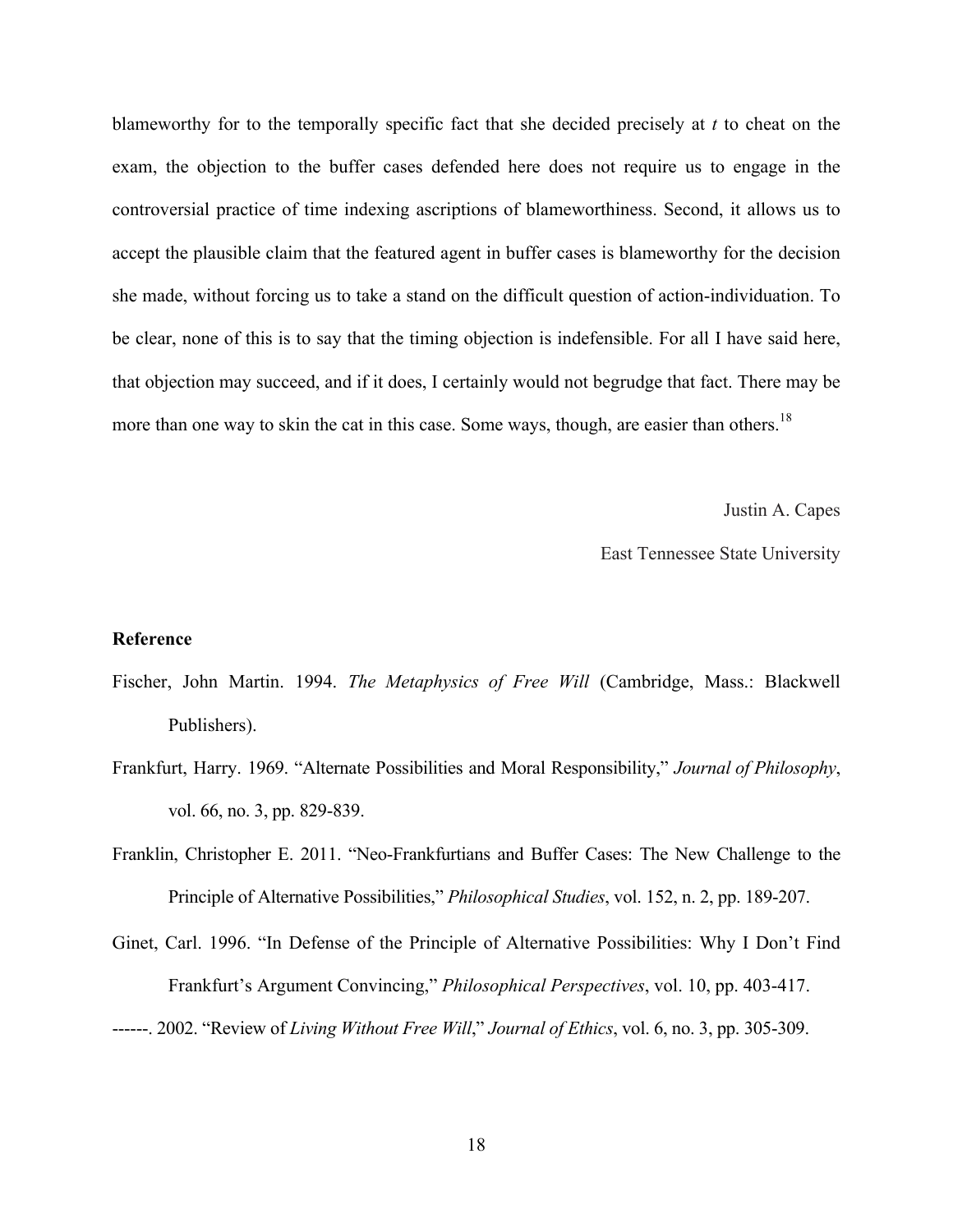- Hunt, David. 2000. "Moral Responsibility and Unavoidable Action," *Philosophical Studies*, vol. 97, no. 2, pp. 195-227.
- ------. 2005. "Moral Responsibility and Buffered Alternatives," *Midwest Studies in Philosophy*, vol. 29, no. 1, pp. 126-145.
- Hunt, David and Shabo, Seth. 2013. "Frankfurt Cases and the (In)Significance of Timing," *Philosophical Studies*, vol. 164, no. 3, pp. 599-622.

Kane, Robert. 1985. *Free Will and Values* (Albany, NY: State University of New York Press).

Mele, Alfred. 2006. *Free Will and Luck* (New York: Oxford University Press).

- Otsuka, Michael. 1998. "Incompatibilism and the Avoidability of Blame," *Ethics*, vol. 108, no. 4, pp. 685-701.
- Palmer, David. 2011. "Pereboom on the Frankfurt Cases," *Philosophical Studies*, vol. 153, no. 2, pp. 261-272.
- ------. 2013. "The Timing Objection to the Frankfurt Cases," *Erkenntnis*, vol. 78, no. 5: 1011- 1023.
- Pereboom, Derk. 2000. "Alternate Possibilities and Causal Histories," *Philosophical Perspectives*, vol. 14, pp. 119-138.
- ------. 2001. *Living Without Free Will* (New York: Cambridge University Press).
- ------. 2005. "Defending Hard Incompatibilism," *Midwest Studies in Philosophy*, vol. 29, no. 1, pp. 228-247.
- ------. 2009. "Further Thoughts About a Frankfurt-style Argument," *Philosophical Explorations*, vol. 12, no. 2, pp. 109-118.
- ------. 2012. "Frankfurt Examples, Derivative Responsibility, and the Timing Objection," *Philosophical Issues*, vol. 22, no. 1, pp. 298-315.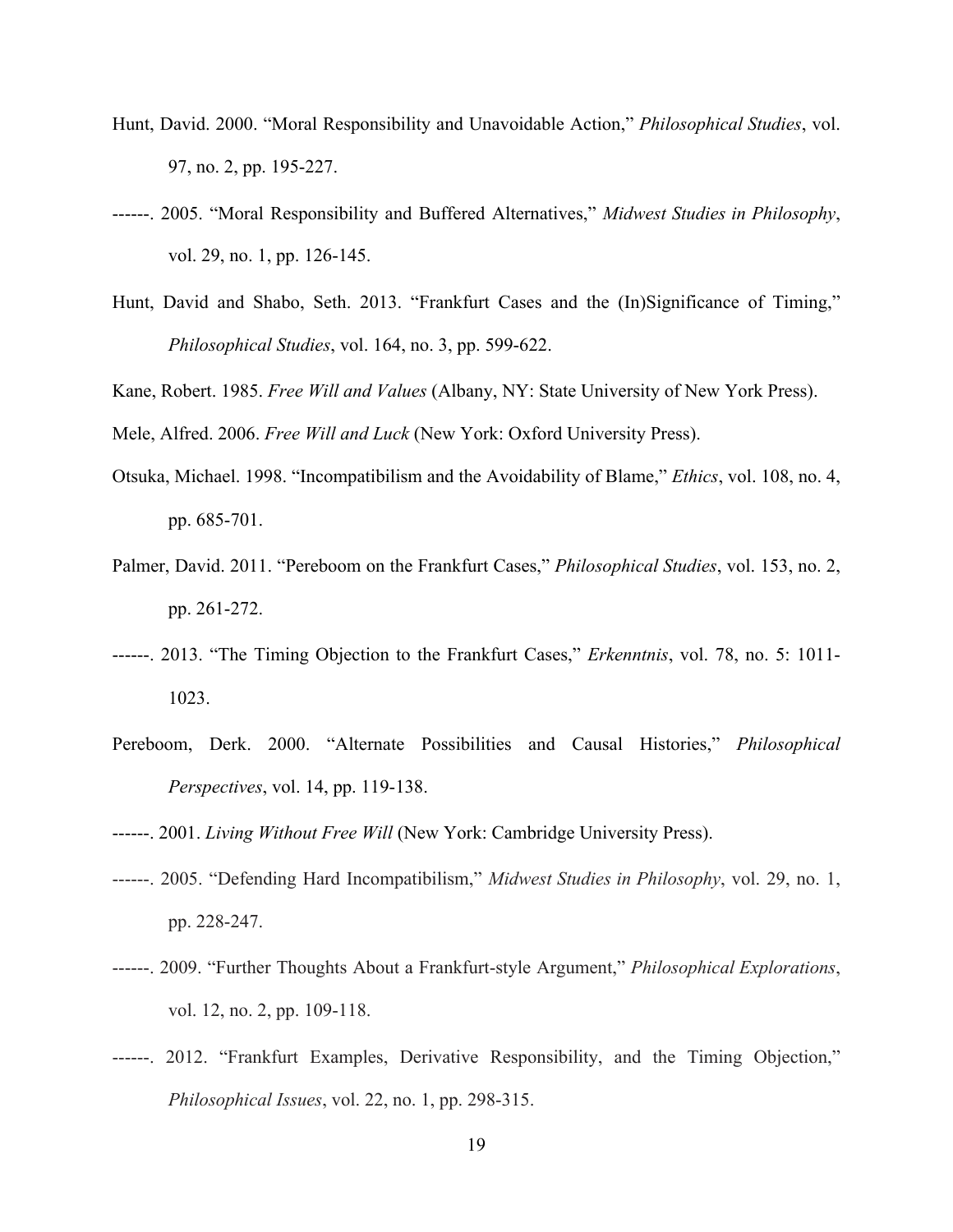------. 2014. *Free Will, Agency, and Meaning in Life* (New York: Oxford University Press).

- Shabo, Seth. 2007. "Flickers of Freedom and Modes of Action: A Reply to Timpe," *Philosophia*, vol. 35, no. 1, pp. 63-74.
- Widerker, David. 1995. "Libertarianism and Frankfurt's Attack on the Principle of Alternative Possibilities," *The Philosophical Review*, vol. 104, no. 2, pp. 247-261.
- ------. 2000. "Frankfurt's Attack on Alternative Possibilities: A Further Look. *Philosophical Perspectives*, vol. 14, pp. 181-201.
- ------. 2003. "Blameworthiness, and Frankfurt's Argument Against the Principle of Alternative Possibilities," in *Moral Responsibility and Alternative Possibilities: Essays on the Importance of Alternative Possibilities*, ed. David Widerker and Michael McKenna (Aldershot, UK: Ashgate), pp. 53-73.

## **Notes**

For helpful comments on earlier versions of this paper I'm grateful to Carl Ginet, David Hunt, Al Mele, Michael McKenna, David Palmer, and two anonymous referees for this journal.

<sup>&</sup>lt;sup>1</sup> The idea that PAP requires only "robust" alternatives is originally due to Fischer (1994) pp. 140-147. The definition of a robust alternative given in the text is the standard one. For a slightly different use of the term "robust alternative," see Mele (2006), p. 92.

 $^{2}$  PAP is typically construed as a principle about moral responsibility, in which case it would apply to both praiseworthiness and blameworthiness. I have elected to focus on a version of the principle that is restricted to blameworthiness for two reasons. First, as I just mentioned, PAP is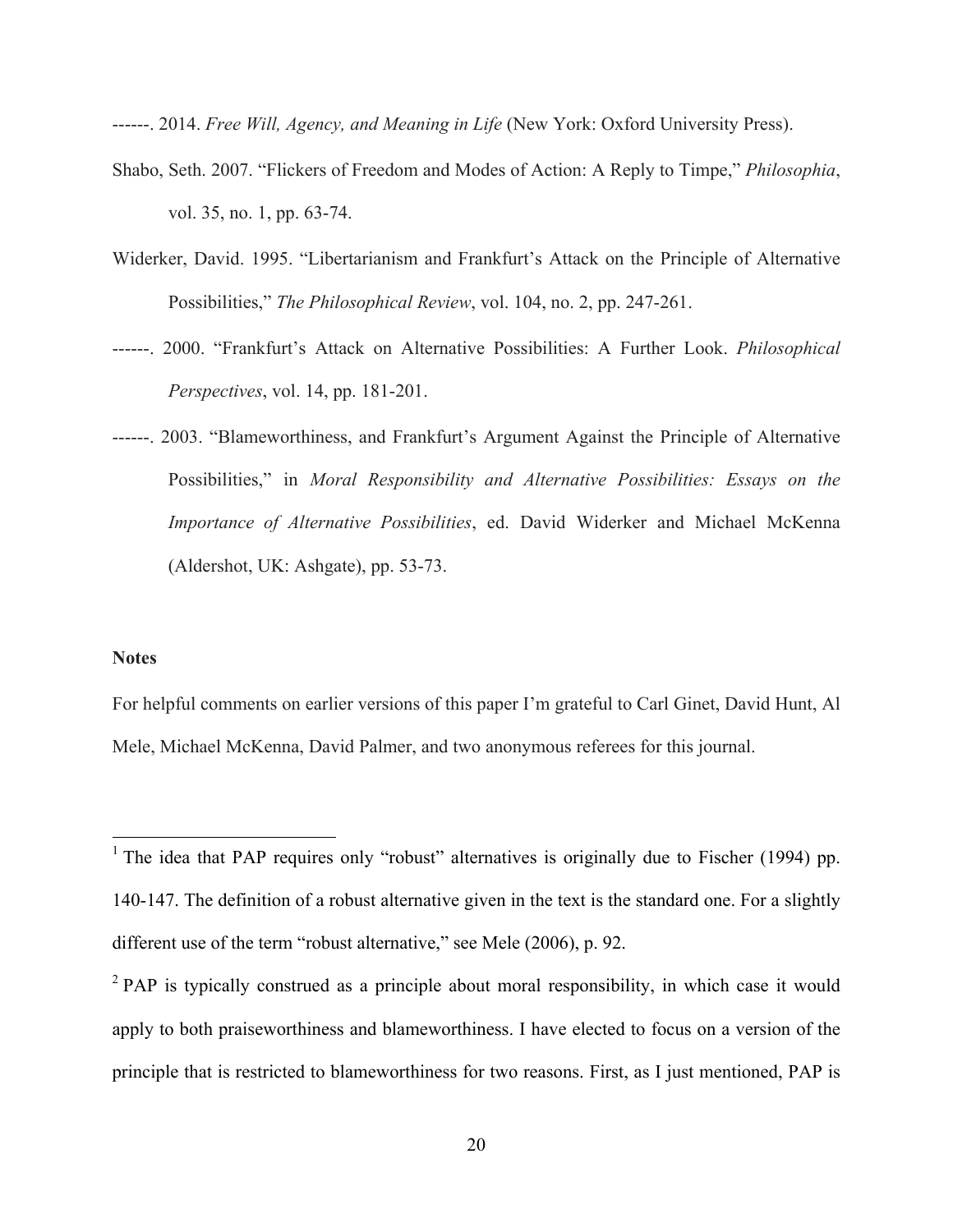often said to provide a principled basis for the exculpatory force of pleas like "I couldn't help it" and "I had no choice." Because such pleas are typically offered as excuses—considerations designed to show that a person is not to blame for some offense—it is natural to focus on a version of PAP restricted to blameworthiness. Second, and more importantly, praiseworthiness raises its own distinct set of issues that I think are best addressed separately. For example, some people equate moral responsibility with blameworthiness, while others insist that a person can be morally responsible without being blameworthy (e.g., by being praiseworthy instead). And even among those who agree that moral responsibility encompasses both praiseworthiness and blameworthiness, there is disagreement about whether the conditions for praiseworthiness and blameworthiness are the same. For instance, some philosophers insist that there is an asymmetry between praiseworthiness and blameworthiness in that blameworthiness requires having alternative possibilities for action, whereas praiseworthiness does not. By focusing on a version of PAP restricted to blameworthiness, my aim is to stay neutral on these disputes.

 $3$  See Frankfurt (1969).

 $\overline{a}$ 

 $4$  Hunt (2000, 2005) and Pereboom (2000, 2001) independently developed the buffer cases. Others who have defended them include Hunt and Shabo (2013) and Shabo (2007).

 $5$  This "dilemma defense" was first suggested by Kane (1985), p. 51. Versions of it have subsequently been developed and defended by Widerker (1995) and Ginet (1996), among others.  $6$  See, for example, Hunt (2000, 2005), Pereboom (2000, 2001, 2012, 2014), and Hunt and Shabo (2013).

 $<sup>7</sup>$  I will focus on the most recent version of Pereboom's argument, which is found in Pereboom</sup> (2014). Earlier versions can be found in Pereboom (2000, 2001, 2005, 2009, and 2012). Hunt and Shabo (2013) also defend a version of this argument against some recent objections to it. I

21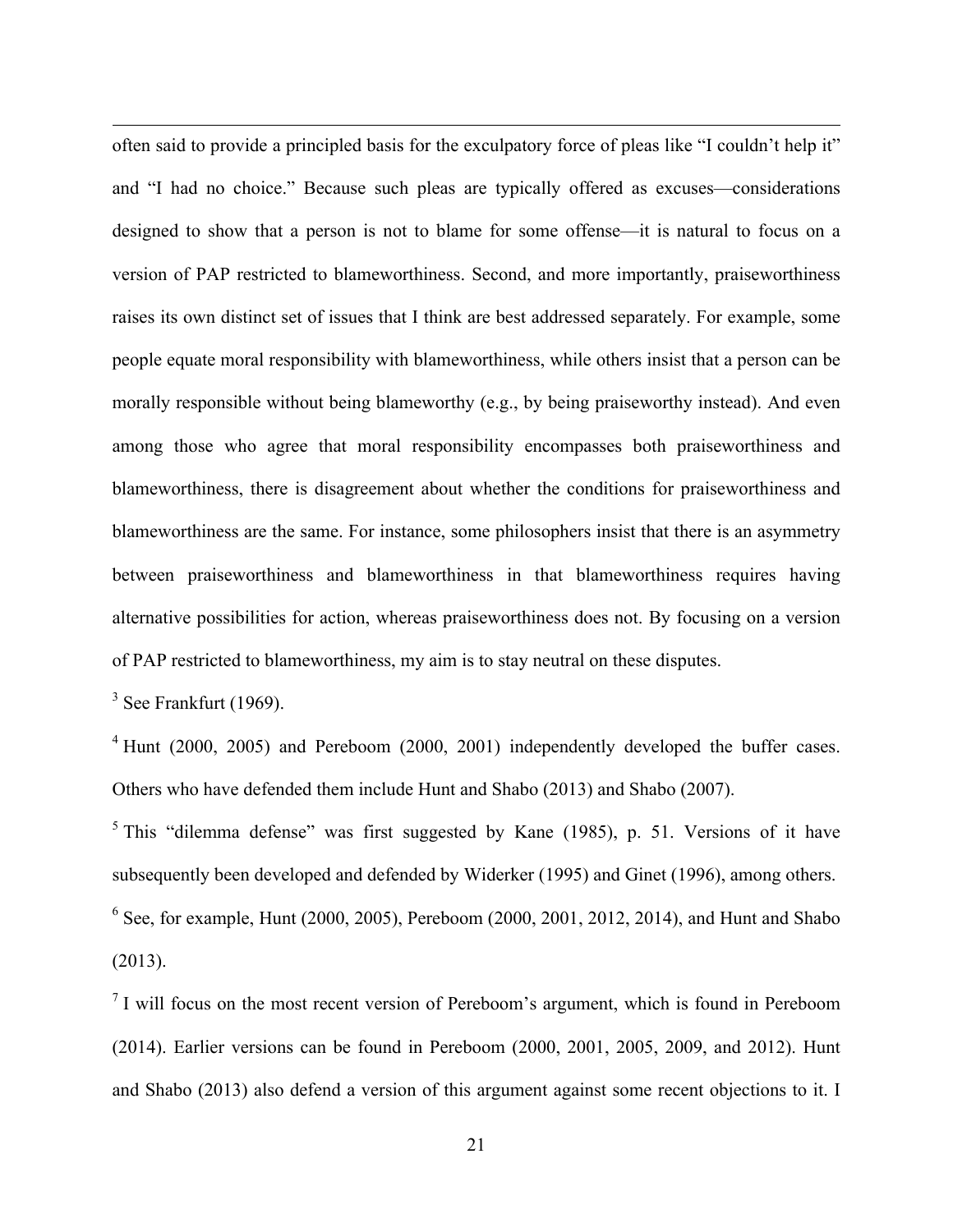focus on Pereboom's version in what follows, but what I have to say in response to it can be applied, *mutatis mutandis*, to the version defended by Hunt and Shabo.

<sup>8</sup> An earlier version of this requirement said that an alternative action is robust only if the agent "understood" that if she voluntarily performed that action instead she would then likely be blameless for the action she actually performed. But Pereboom has since come to believe that an agent can have a robust alternative even if the agent did not fully understand that availing herself of the relevant alternative would render her blameless. What is required, Pereboom now says, is not full understanding, but rather some lower level of "cognitive sensitivity" to the fact that availing herself of the alternative in question would render her blameless. See Pereboom (2014), pp. 11-14 for his discussion of these points.

<sup>9</sup> For a similar position, see Otsuka (1998), pp. 694-698.

 $10$  Cf. Widerker (2000) and (2003).

 $\overline{a}$ 

<sup>11</sup> A third reading is suggested by Hunt and Shabo (2013). As far as I am aware, Franklin (2011) was the first to distinguish the two readings of PRR discussed in the text. The argument that follows builds on his critique of Pereboom's argument.

<sup>12</sup> The timing objection was first developed by Carl Ginet (1996, 2002). Versions of it have recently been defended by Franklin (2011) and Palmer (2011, 2013).

 $13$  It could perhaps be said that the objection on offer here is a version of the timing objection, insofar as it insists that the featured agent in buffer cases had a robust alternative available to her *at the time of action*. I have no objection to this, as long as we keep the differences between the two arguments clearly in view.

<sup>14</sup> See Hunt and Shabo (2013) for an objection along these lines.

<sup>15</sup> Hunt and Shabo (2013) also press this objection.